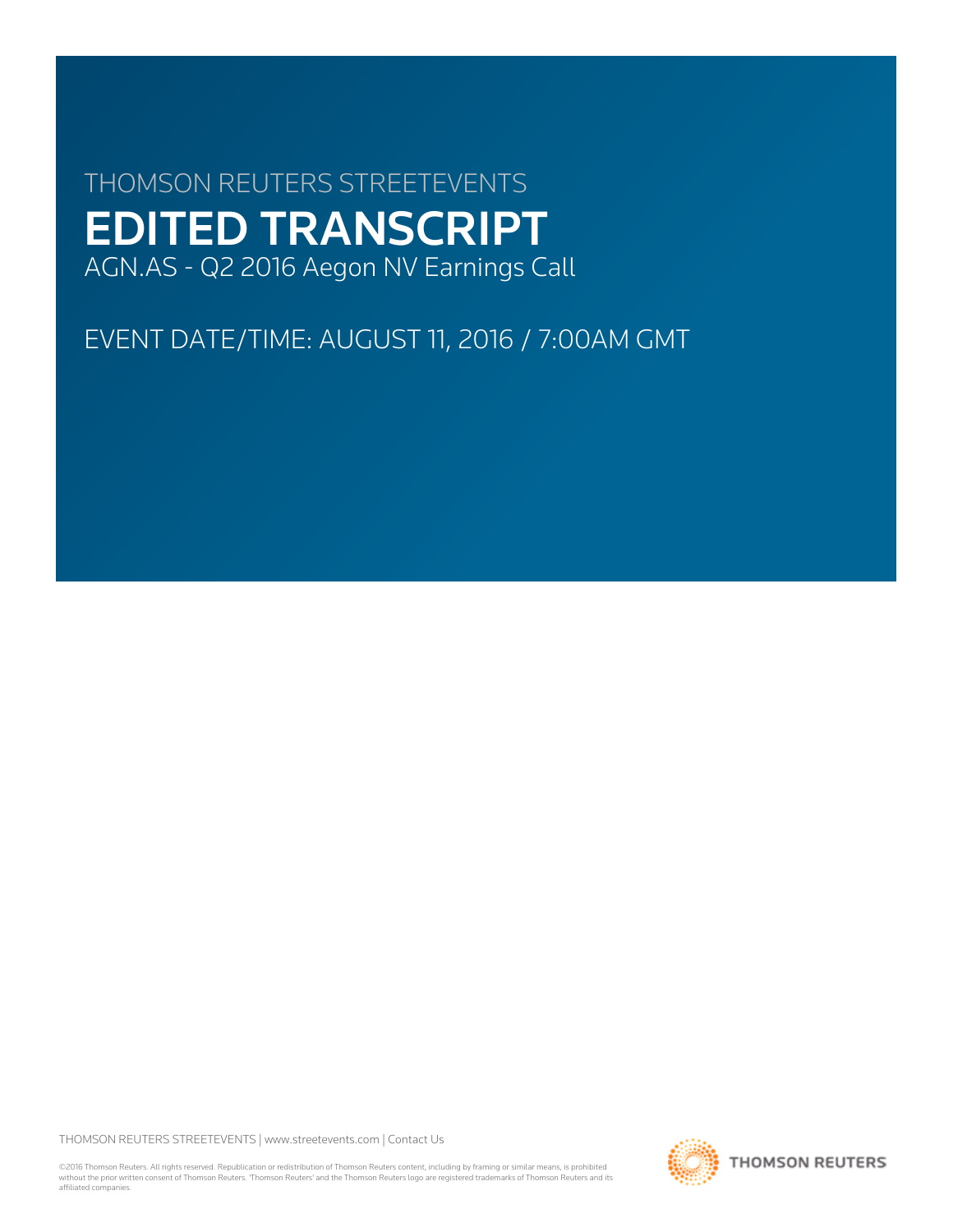# **CORPORATE PARTICIPANTS**

**[Willem van den Berg](#page-1-0)** Aegon NV - Head of IR **[Alex Wynaendts](#page-1-1)** Aegon NV - CEO **[Darryl Button](#page-6-0)** Aegon NV - CFO

# **CONFERENCE CALL PARTICIPANTS**

**[Ashik Musaddi](#page-6-1)** JPMorgan - Analyst **[Albert Ploegh](#page-8-0)** ING - Analyst **[William Hawkins](#page-9-0)** Keefe, Bruyette & Woods - Analyst **[Nadine van der Meulen](#page-11-0)** Morgan Stanley - Analyst **[Mark Cathcart](#page-12-0)** Jefferies - Analyst **[Nick Holmes](#page-15-0)** Societe Generale - Analyst **[Bart Horsten](#page-16-0)** Kempen & Co - Analyst **[Steven Haywood](#page-19-0)** HSBC - Analyst

# **PRESENTATION**

#### **Operator**

<span id="page-1-0"></span>Good day and welcome to the Aegon second quarter results 2016 conference call. Today's conference is being recorded. At this time I would like to turn the conference over to Mr. Willem van den Berg, Head of Investor Relations at Aegon. Please go ahead sir.

#### **Willem van den Berg** - Aegon NV - Head of IR

<span id="page-1-1"></span>Thank you. Good morning everyone and thank you for joining this conference call. We will start today's call with a summary of our second quarter 2016 results followed by a brief overview of the strategic and financial rationale behind the Cofunds acquisition. Please also review our disclaimer on forward looking statements, which is at the back of our presentation. After prepared remarks, CEO Alex Wynaendts will be joined by our Chief Financial Officer, Darryl Button, to answer your questions. Alex, go ahead.

#### **Alex Wynaendts** - Aegon NV - CEO

Thank you Willem and good morning to everyone. Thank you for joining us for our second quarter 2016 earnings call. This was clearly not a satisfactory quarter from an earnings perspective as earnings were affected by lower interest rates and adverse claims experience in US and made a book loss from the divestment of our annuity portfolio in the UK. Later in my presentation I will outline the five-part plan that is being implemented in our US business to improve our results.

I'm pleased that our sales and in particular our deposits remained very solid. This is a clear indication that we are successfully repositioning our business by providing attractive solutions to an expanding customer base.

The acquisition of Cofunds, which we announced today, together with the earlier announced acquisition of BlackRock's DC business, firmly positions our UK business as the leader in the fast-growing digital platform market.

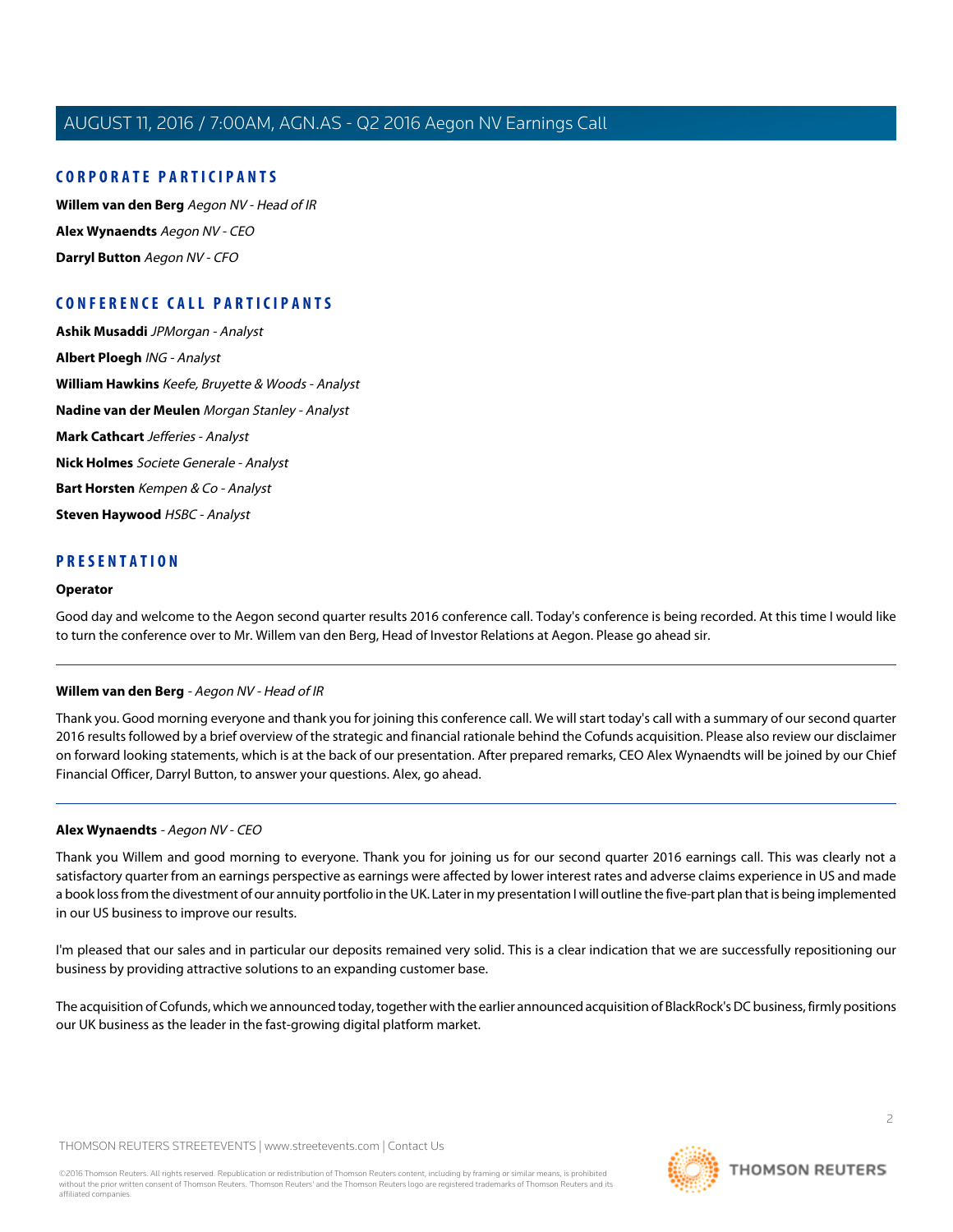Our capital position increased to an estimated 158% during the quarter, despite adverse market impacts as a result of the management actions we've taken. Based on our solid capital position and year to date capital generation, we are announcing an interim dividend of EUR0.13 per share. This dividend will bring the total capital return to shareholders this year to an expected EUR950 million.

Here on slide 3 it shows the development of our Solvency II ratio during the second quarter. As you can see, the Solvency II ratio increased as the negative impact of lower interest rates was more than offset by management actions in both the Netherlands and the UK, including the divestment of the UK annuity portfolio.

In the Netherlands our Solvency II ratio increased significantly from around 135% last quarter to 154% this quarter, and I will discuss the actions we have taken to achieve this on the next slide.

In the UK market movements had a negative impact on the capital ratio as interest rates dropped to an all-time low following the Brexit vote. Additional interest rate hedges that we put in place before the vote, together with a capital release from the second reinsurance deal related to our annuity portfolio, did however more than offset the extreme movement in interest rates.

And I would like to remind you that the 145% solvency ratio in the UK does not include the benefit of the Part VII transfers of our annuity book. These transfers are expected to add another 15 percentage points to the ratio next year after completion of the transfers.

As to the US, our RBC ratio remains solid and is at the high end of our target range. The decline compared with the previous quarter was mainly driven by the payment of a dividend to the Group, in addition to the impact of lower interest rates.

Let me now discuss the actions we have taken in the Netherlands in more detail. Following the first quarter movements in our Dutch Solvency II ratio we conducted a thorough review of the methodology and the outcomes and identified four key areas of improvement.

The first was implementing additional hedges pre-Brexit to reduce our sensitivity to market movements, particularly to declining interest rates. The second was a more thorough application of the volatility adjuster mechanism in the Netherlands. The third was changing our expense assumption in stressed conditions. We have a strong track record of managing expenses and we felt the previous approach did not properly capture the actions we would take to bring down costs in the longer run. And the fourth, our other model and data refinements.

In addition, we've made several refinements by using more granular data in our models. The main impacts of these refinements and the other management actions is a reduction in SCR, resulting in an increase of the Solvency II ratio.

Slide 5 provides a summary of our latest Solvency II sensitivities for the Group and for our main units. These updated sensitivities reflect both the management action we've taken and the year to year -- year to date market movements.

Although our sensitivities have increased to a certain degree, they remain low. Today I would like to focus on three of these key sensitivities. Our sensitivity to interest rates, to the ultimate forward rate, UFR, and to credit spreads.

So firstly our sensitivity to interest rates. Changes in the sensitivity reflect the UK annuity portfolio divestment, adjustments made to hedges in the Netherlands and the lower level of rates in the US. In the extreme scenario of interest rates dropping another 100 basis points from current levels, the Solvency II ratio of the Group and our main units would remain within our target range.

Secondly, our sensitivity to a lowering of the UFR by 50 basis points. This would reduce our Group Solvency II ratio by 7%. The impact on the Dutch solvency ratio is obviously larger at 19% but would still be manageable.

And thirdly, our sensitivity to credit spreads. The sensitivity increased in the first half of the year, partly as a result of the extreme market movements.

As you can see on slide 6, our holding expense -- our holding excess capital position increased to EUR1.1 billion during the quarter. The holding received EUR600 million in dividends as varied units upstream capital. Three-quarters of this was from our largest unit, the US. Other significant

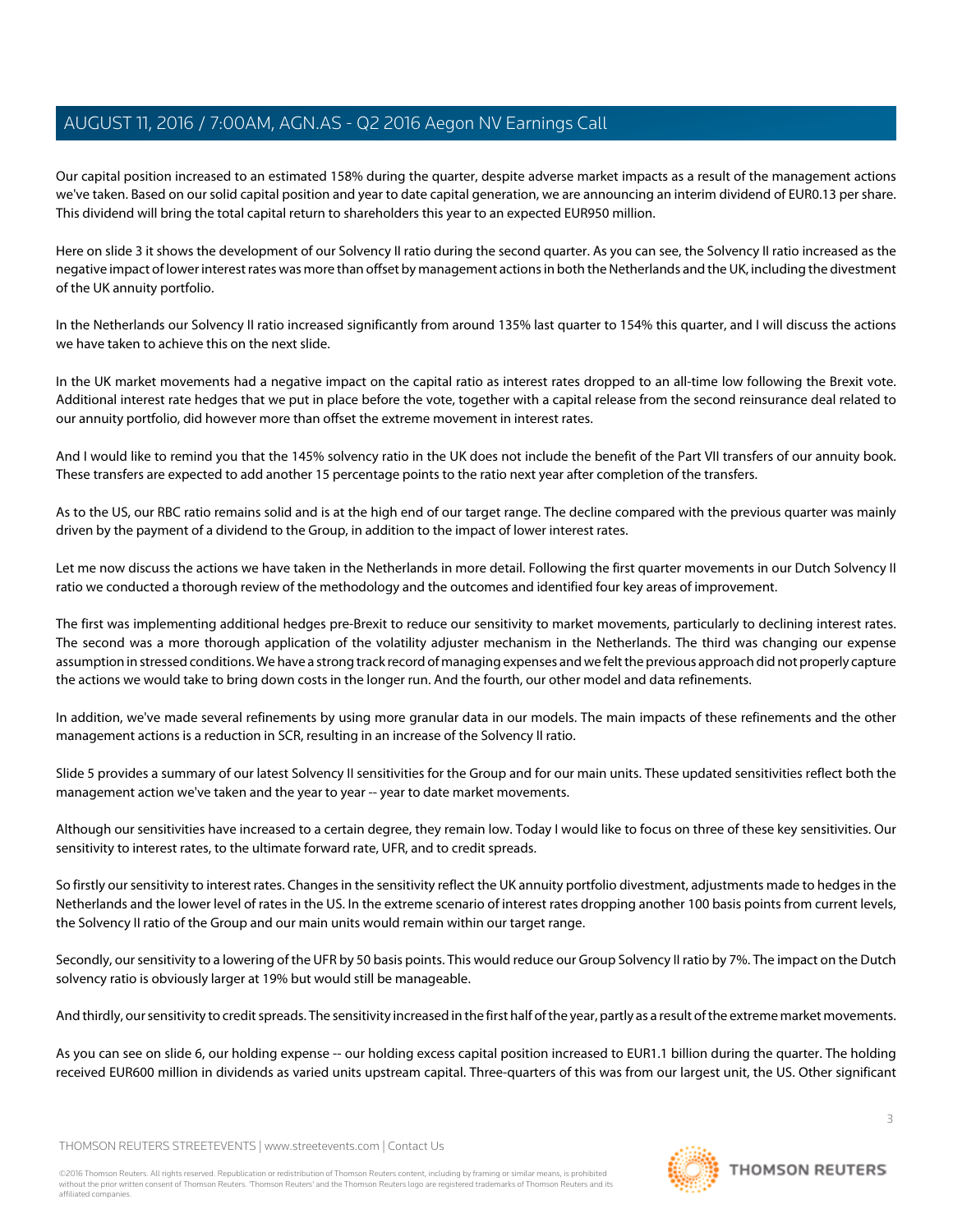contributors were asset management and our business in Spain and Central and Eastern Europe. Together these units upstreamed a total of EUR140 million, underlining the importance of these business units in increasing the diverse nature of our business.

This quarter we spent around EUR200 million on the second tranche of our share buyback program and EUR150 million on paying the cash part of the final 2015 dividend. And in the third quarter we'll pay an interim dividend of EUR0.13 per share, an increase of 8% compared with last year. This will bring our total capital return to shareholders this year to an expected EUR950 million, meaning that we're on track to deliver on the capital return plans which we announced in January at our Investment Day in London.

As I shared with you earlier, our underlying earnings of EUR435 million did not meet our expectations, and let me now run you through the main moving parts on slide 7. In the Americas earnings decreased to EUR270 million as a result of lower earnings from life, accident and health and variable annuities, while our other businesses performed in line with expectations. The principal drivers behind this decrease were declining reinvestment rates, adverse claims experience in both life and health businesses, and lower variable annuity earnings.

In Europe earnings increased by 15% to EUR160 million. The Netherlands delivered yet another quarter of solid results as earnings increased to EUR138 million. In the UK the positive impact of the accounting change relating to upgrading of customers to our platform was partly offset by lower UK life earnings following the disposal of the annuity portfolio.

Asset management earnings remained solid at EUR37 million, although they decreased as a result of the normalization of performance fees. Holding expenses declined to EUR33 million due to lower funding cost following the redemption of senior debt at the end of last year.

Let me now explain in greater detail on slide 8 what measures we are taking to address the shortfall in our earnings in the Americas.

As you are well aware, low interest rates in the US are not only leading to declining reinvestment yields but also to changes in customer behavior and lower margins on new business. These developments all have an impact on our earnings and at the same time we have to deal with significant regulatory changes and adverse claims experience. We are however determined to take all necessary actions to offset these adverse impacts and improve our profitability.

Let me provide you with an overview of our five-part plan which is being implemented across our business in the US. So first, we are increasing the monthly deduction rates on certain blocks of our universal life products based on expectation as to what the future cost will be to provide this coverage, all in line with policy guarantees as to maximum rates to be charged. At the end of 2016 we expect to have implemented 75% of these increases and we will start seeing the full impact of these increases on our earnings by the middle of next year.

As you are aware, we're also actively pursuing for rate increases on long term care policies to compensate for the continued increase in claims. We have filed requests in 20 states and have seen better progress now than a few months ago.

Second, we continue to launch new products and redesign existing products to secure profitable future growth. Furthermore, we're also exiting products that no longer meet our objectives, which should lead to cost savings in the medium term.

And third, we will continue to explore all options to dispose of non-core and lower return businesses. Selling part of our run-off business in such a low rate environment is however proving to be a challenge, but the scope of the current assessment is now broader than just the run-off businesses.

And fourth, we are today announcing that we are in the process of rationalizing our location strategy in the US which will lead to a reduction in our geographic footprint.

Fifth, we will accelerate the pace of our expense savings program in the US, as you can see on the following slide.

So I'm pleased that we have made strong progress towards reducing our expenses in the first half 2016 and we are ahead of schedule in realizing this year's expense saving target. In the US we made very strong progress as the completion of our voluntary separation incentive plan led to headcount reduction of approximately 600 people and yielded significant savings.

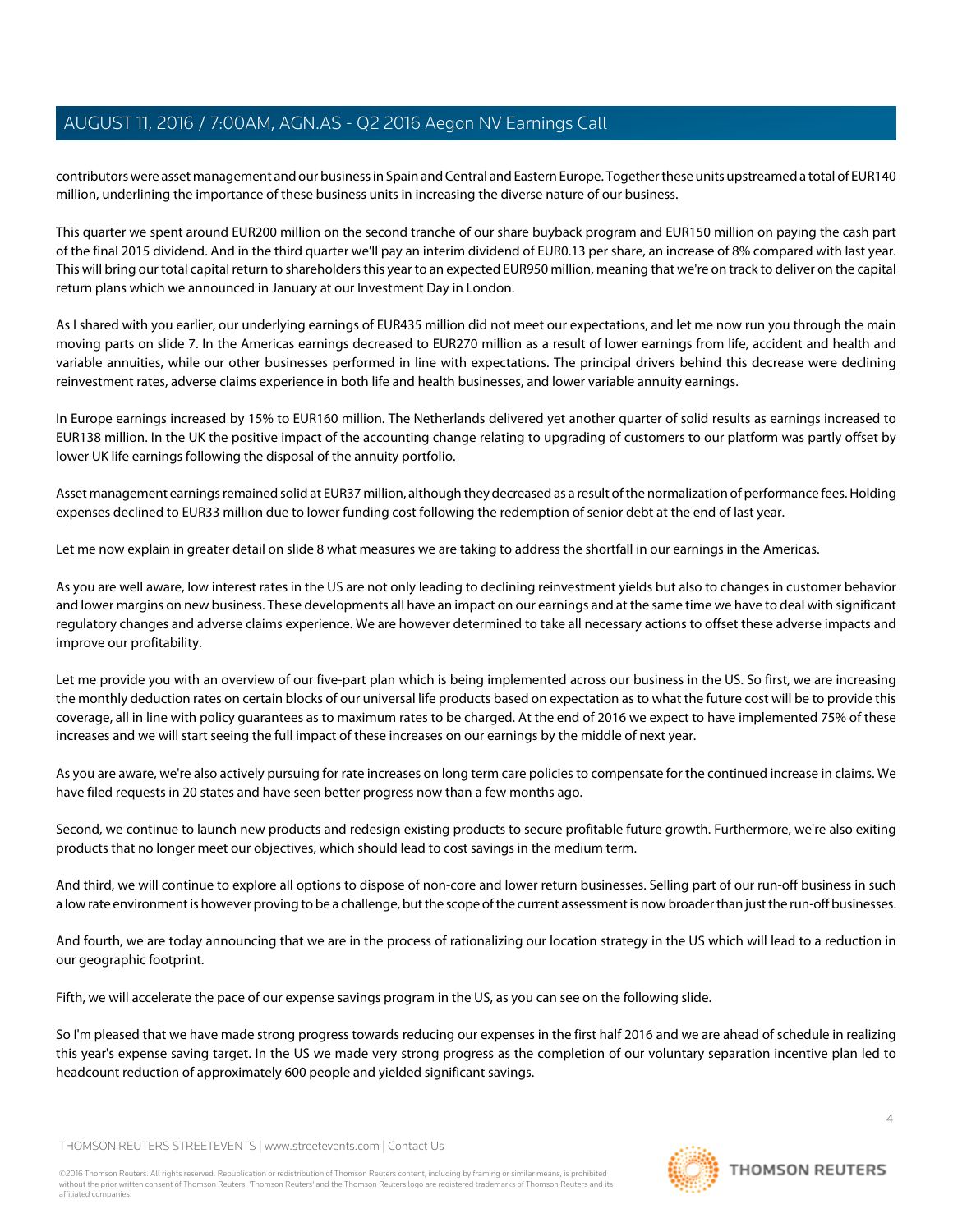As a result, this quarter we have already achieved our expense savings target for the full year with \$60 million of savings instead of the original target of \$40 million. And going forward, we'll continue to accelerate the pace of our expense savings.

In the Netherlands and at the holding we're also on track for our 2016 expense savings and making good progress towards our 2018 target. But here I would like to underline, as I've done before, that our expense savings program is being executed in such a way so as to ensure that the high customer service levels are maintained.

It also goes hand in hand with continued investment in the business. We are for instance continuing to invest in digital capabilities, utilizing the very latest technology that both supports customer experience and simplifies our business at the same time.

I'd like to now turn to slide 10 which illustrates how the exceptional items impacted on net results this quarter. As you can see, the main driver behind the net loss of EUR385 million is a book loss on the divestment of our own annuity portfolio in the UK. This divestment was a key step in executing on our strategy to optimize our portfolio, and it reduces our exposure to both financial market and longevity risk going forward.

Through these transactions we have significantly lowered both our credit spread and interest rate exposure and successfully freed up GBP0.5 billion of capital. The financial turmoil and uncertainty following the Brexit vote underscore why the decision to sell our UK annuity book was in the best strategic and financial interest of our Company.

Fair value items were not a sizeable factor this quarter, and the losses amount to EUR378 million. The majority of these items were caused by the impact of decreasing interest rates on our hedging programs, and this was mainly related to the accounting mismatch between assets and liabilities on an IFRS basis in the Netherlands. These hedging programs are in place to protect our capital position and have proved to be very effective.

Let me now turn to our strong deposits on slide 11. We are pleased with our strong deposits in retirement plan and asset management, which have been supported by increased distribution strength following last year's acquisition of Mercer's DC business and the stake in La Banque Postale asset management.

This quarter the number of pension participants in the US and the UK and the Netherlands increased by 15% to 11 million plan participants, a reflection of the trust customers are placing in us. Net deposits amounted to EUR1.2 billion in the quarter as they were impacted by anticipated contract discontinuances from the Mercer block. We expect elevated contract discontinuances to continue throughout 2016 with net deposits increasing thereafter.

Life and protection sales were down 11% and 8% respectively. This decline reflects our continued focus in profitability of sales and on the next slide I will elaborate on the actions we're taking to maintain the sales at a profitable level.

As rates have continued to trend lower and lower, we're actively redesigning and withdrawing existing products and launching new ones. This often means repricing capital intensive products and replacing them with capital light alternatives. An important achievement this quarter is that Aegon was the first company in the Netherlands to receive approval to launch a general pension fund, so called APF.

This pension pooling vehicle enables separate financial administration for multiple pension plans and allows smaller pension schemes to benefit from economies of scale while complying with complex pension regulation.

Our general pension fund called Stap leverages our industry-leading administration and asset allocation capabilities. We have already secured a large contract and are in an advanced stage of closing two others, strongly positioning us as the leader in the pension market.

I'm now concluding on slide 13. Although this was a challenging quarter from an earnings perspective, it was also one in which we strengthened our capital position and made a series of significant steps in the execution of our strategy. We are accelerating the actions we are taking to transform our Company, to increase our returns and to become a more customer-centric organization. I'm therefore confident that we'll continue to make significant progress towards our 2018 targets.

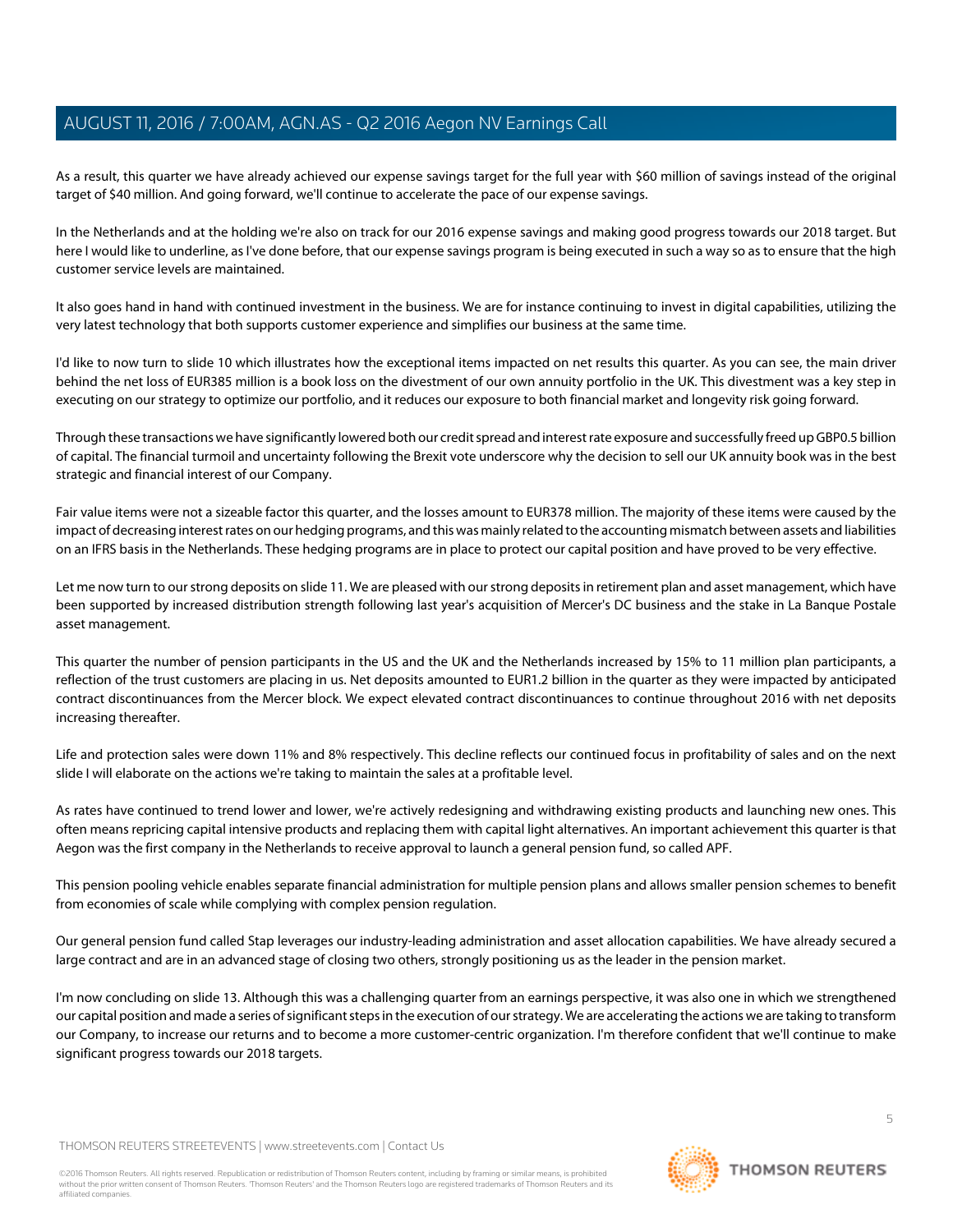This concludes my prepared remarks for this quarter's results. But before Darryl and I take your questions, I would like to spend a few minutes to talk you through the acquisition of Cofunds, which we announced today.

This acquisition is a unique opportunity to further accelerate the execution of our UK strategy. The acquisition of Cofunds, together with the recent acquisition of BlackRock's defined contribution business, gives us a market-leading position and scale in the workplace savings and retail platform market. We are able to use this scale and our existing technology to drive GBP60 million of expense savings, reducing our combined digital cost base by 25%.

What's more, this acquisition enables us to rapidly develop our distribution footprint, gaining opportunities in the retail advisor space where there's minimal advisor overlap, and a new business relationship with Nationwide, the UK's largest building society.

But before I give you more color on these benefits, let's first take a step back to explain how today's announcement fits well with our strategy.

I'm on slide 16. Five years ago we embarked on a strategy to transform Aegon UK into a cost efficient and scalable digital platform business. This enables us to not only compete on administration but also an investment solution, asset management and customer guidance. And since then we have built a very successful award-winning platform that services all segments of the market.

We've had great experience to date, upgrading over 200,000 existing customers with around GBP4 billion of assets. While continuing with our own customer upgrade program we will work with advisors to support upgrades to new modern digital solutions as part of the Cofunds acquisition. Customers can then consolidate more of their savings in one place rather than being restricted to one product solution or to an outdated investment proposition.

In the past few months we've announced several strategic transactions that enable us to accelerate the strategic transformation of our UK operations from a traditional life insurance and pensions company to a platform business. We have divested our annuity portfolio, acquired Cofunds and BlackRock's DC business, and by doing so we have reduced our exposure to longevity and financial market risk, while at the same time adding additional capabilities and significant scale to our platform business.

As you can see on slide 17, the acquisition of Cofunds and the recently announced acquisition of BlackRock's DC business enables us to complete our strategic transformation into a market-leading digital provider. After these acquisitions we will be number one in the retail platform market and number three in the workplace savings market. We're also able to provide services to orphaned customers.

The platform market is growing rapidly and we expect the size of this market to be over GBP1 trillion by 2020. This will be made up of business from the retail advisor market, corporate and non-advisor business, and we're well positioned to benefit from our scale across all of these markets.

Cost synergies are a key element in the acquisition announced today, and as you can see on slide 18, we will be taking out over 25% of the combined digital cost base following the acquisition. And we're very confident that we can deliver the GBP60 million of cost synergies for two reasons. First because we have a scalable platform technology that we can leverage to replatform the Cofunds business. Second Aegon UK has an excellent track record of delivering on expense savings.

A further benefit of replatforming the Cofunds business is of course that this also brings significant advantages to our customers and their advisors. The benefits include less paperwork, a broader investment range and integration of pensions on the platform.

By combining the strong heritage of the Aegon UK business in pensions with the market-leading capability for ISAs and general investment accounts brought by Cofunds, we will be able to offer a full proposition to each of our chosen markets. Offering a wider range of products in combination with limited overlap in distribution network is expected to lead to attractive cross-selling opportunities.

Slide 19 shows just how attractive this transaction is from a capital perspective. The net capital investment is limited to EUR50 million as target expense savings will enable us to reduce expense levels of Aegon existing insurance business and therefore realize a capital benefit of EUR150 million.

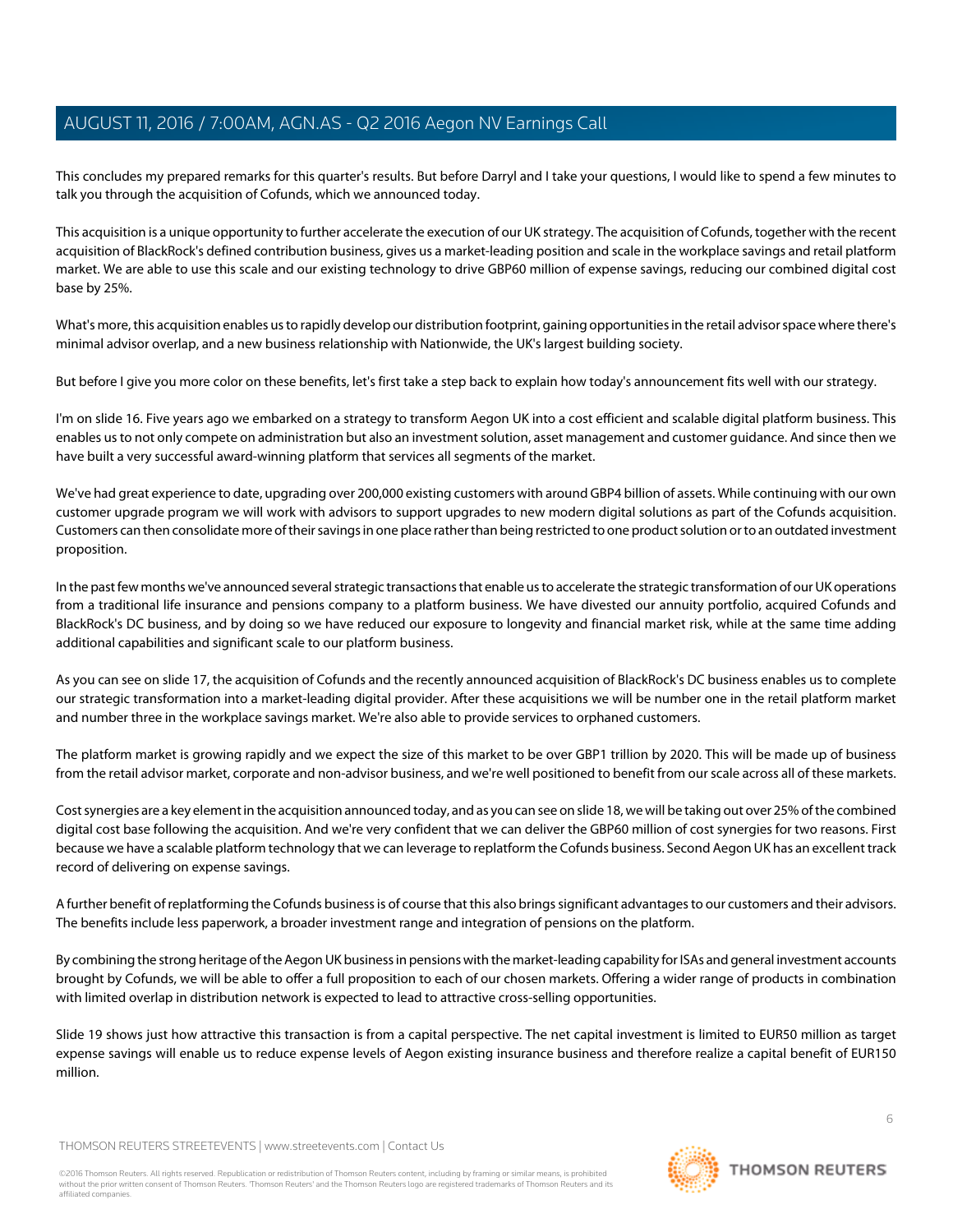Our capital light strategy is expected to result in predictable growing capital generation going forward. Post-integration of the Cofunds transaction we expect our business in the UK to generate GBP70 million of capital per year and growing as the platform grows. The incremental GBP50 million of capital generation from the Cofunds acquisition reflects the expected addition to net underlying earnings.

So let me now summarize why this acquisition of Cofunds is so attractive to us. Firstly, it requires only a modest net investment of GBP50 million to generate an incremental GBP50 million of capital generation per year. Secondly, the transaction has a payback period of only three years and it contributes to achieving the Group return on equity. And thirdly, Aegon UK maintains a solid capital position which will enable it to resume dividend payments to the Group 2017, in line with our earlier guidance.

So Darryl and I are now happy to take your questions on both this transaction and our second quarter results. Thank you.

# **QUESTIONS AND ANSWERS**

#### **Operator**

<span id="page-6-1"></span>(Operator Instructions). Ashik Musaddi, JPMorgan.

## **Ashik Musaddi** - JPMorgan - Analyst

Yes hi, good morning Darryl, good morning Alex. So just a couple of questions. Can you give us some thoughts about the capital generation and dividend upstreaming? It looks like the UFR benefit in Netherlands has gone up quite a lot, so what does it do to your guided EUR250 million of capital generation in Netherlands? And if rates don't go up or interest rates don't go up, then would you be comfortable upstreaming dividend from Netherlands in two or three years or do you think that because underlying capital ex UFR is very weak it will drag the capital remittance from Netherlands?

Secondly, you mentioned in one of the slides that UK will start upstreaming capital next year. But how should we think about it? Shall we think about like GBP20 million a year because Cofunds cost savings will not come in two or three years' time? So how should we think about that?

<span id="page-6-0"></span>And third question is can you give us some thoughts about US capital as well because in third quarter you'll be doing this cash flow testing as well as updating your assumption. So what could be the drag on your US capital and are you feeling comfortable with your US capital at the moment? Thank you.

# **Darryl Button** - Aegon NV - CFO

Okay Ashik, this is Darryl. I'm going to try and hit those in order, I think basically capital questions for the big three units. Yes, the impact of the UFR is larger now that rates have dropped significantly over the last two quarters and you'll see the sensitivity that we provided, it's about double of what it was back in January. So we're saying it's about 19 points for a 50 basis point drop on the UFR.

That does have a flow-over impact to cash generation in the Dutch operations. We are downgrading the EUR250 million per year down to EUR225 million because of that additional UFR.

You did ask about dividend expectations in the Netherlands I think was your second question. There I would just say first of all we're feeling a lot more comfortable about the capital obviously in the Netherlands at the 154% ratio where we are, but there is an important conversation and debate happening on the UFR in the Solvency II curve, and that's an EIOPA discussion that's happening in the second half of this year. I think you know the proposal from EIOPA is to drop the UFR by 50 basis points spread over the next three years. So we obviously want to watch that debate play out and see where that goes. That obviously would have an impact on our Dutch capital ratio.

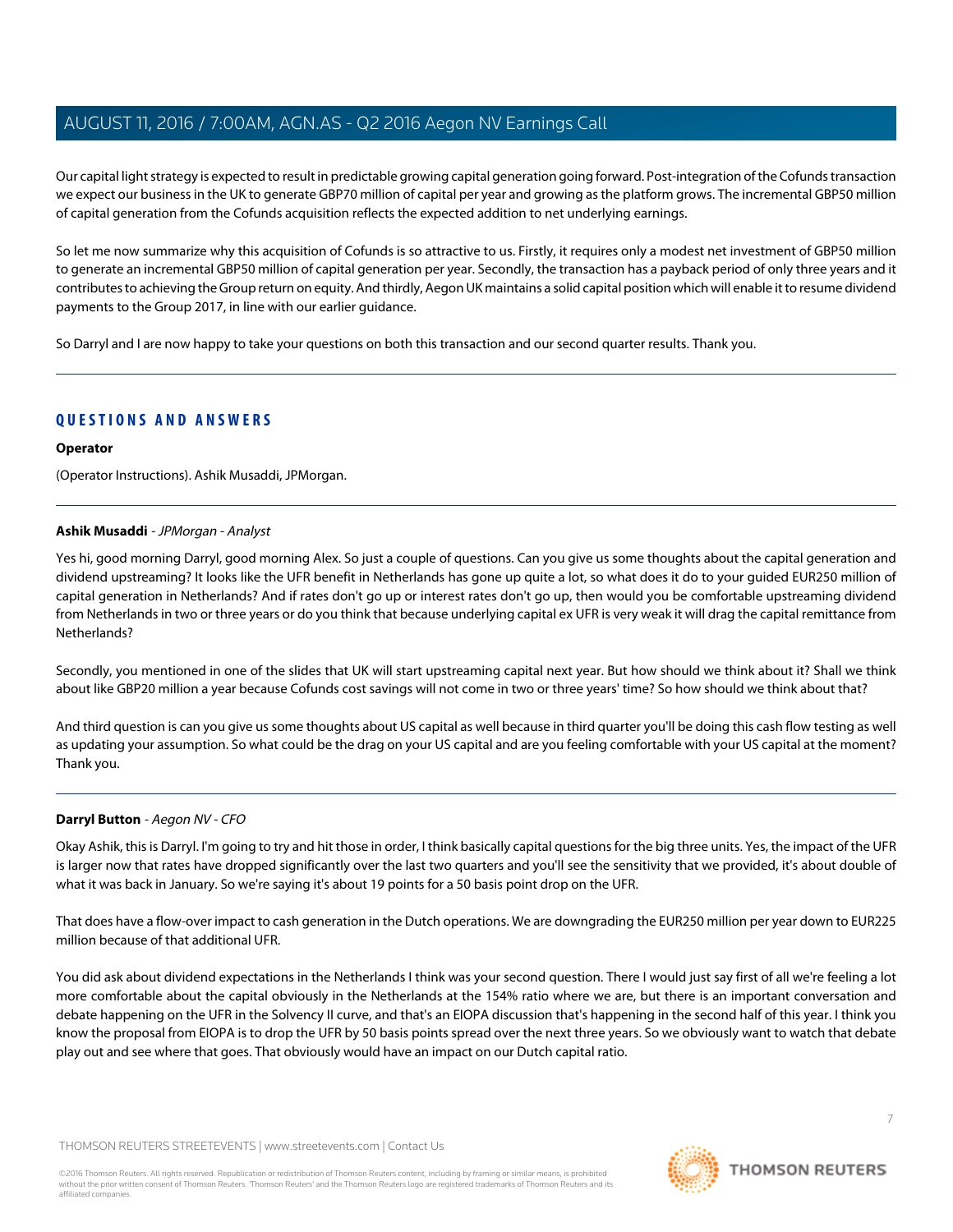In terms of dividends, I actually still expect to receive a dividend from the Netherlands this year but I would say albeit something lower than the EUR250 that we got into earlier, but frankly that's a decision that we're going to make in the fourth quarter when we have the knowledge of the whole UFR discussion.

In the UK I think we tried to show you where we think capital generation gets to in the UK and when we put all the pieces together we're going to come out around that GBP70 million and expect to grow from there. But I think the other thing you need to think about as you think about 2017 is that as we put all these pieces together the actual capital investment from the acquisition is fairly minor because of the expense synergies. And then we still have some release of capital coming from the Part VII transfers. So I think when we put all the pieces together and find ourselves in 2017 we'll have some balance sheet strength that can supplement that GBP70 million from a dividend perspective. And that's the way I would think about that.

And then finally I think your last question was in the US on cash flow testing. Yes, rates are lower so we know that we will have an incremental impact on cash flow testing. I don't think it's going to be of a variety that I would call material disruption from the cash flow we expect to receive in dividends from the US. We are and continue to ride at the higher end of our RBC range in the US. But I see some modest compression on RBC ratio from cash flow testing but not enough to disrupt the dividend flow.

## **Ashik Musaddi** - JPMorgan - Analyst

Thanks. Just one follow-up on this dividend thing -- sorry Netherlands thing. One of your competitors said I think last quarter that based on first quarter interest rate decline their cash flows or capital generation went down by EUR100 million, and given what we have seen in second quarter, it would have been a lot more as well. And you're kind of guiding just a EUR25 million drop. So what are we missing here? Any thoughts on that? Just a quick one, sorry.

# **Darryl Button** - Aegon NV - CFO

I can't comment on our competitor. We're not seeing numbers that big.

# **Ashik Musaddi** - JPMorgan - Analyst

Okay.

# **Darryl Button** - Aegon NV - CFO

But I would say we maybe had some prudent estimates in the EUR250 million to start with. But we're not seeing that kind of drag. I think the other impact also is -- the thing you have to also keep in mind is that the new business is quite low right now in terms of any capital intensive DB business in the Dutch business. That's also extremely low and that has a beneficial impact on capital as well.

#### **Ashik Musaddi** - JPMorgan - Analyst

That's very clear. Thanks Darryl.

# **Darryl Button** - Aegon NV - CFO

Yes.

THOMSON REUTERS STREETEVENTS | [www.streetevents.com](http://www.streetevents.com) | [Contact Us](http://www010.streetevents.com/contact.asp)

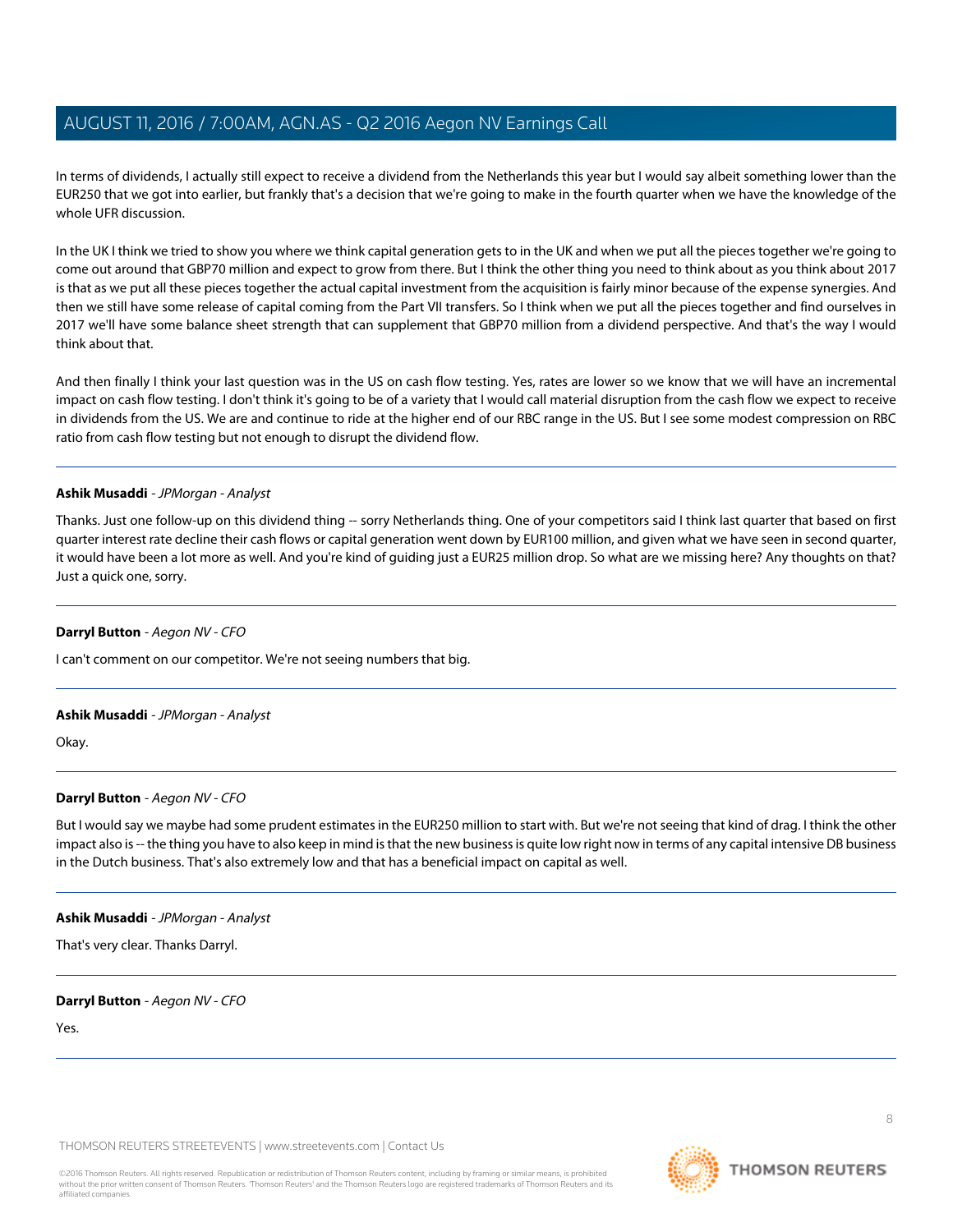# **Operator**

Albert Ploegh, ING Bank.

# <span id="page-8-0"></span>**Albert Ploegh** - ING - Analyst

Yes, good morning all. A few questions from my end. Sorry to come back to the Dutch cash flow outlook. You mentioned the UFR impact is only an additional EUR25 million, so the management actions taken itself in the first half, that will have done basically no structural negative impact on the cash flow outlook? That's my first question.

The second question is if I look at the dividend upstreamed in the first half or in the second quarter, the around EUR600 million, I also saw of course contribution from asset management in Central and Eastern Europe of about EUR140 million. How should I see that number? Is that basically the majority that you expect from these units in the first half or can we still expect something for the second half?

And then the question, a bit forward looking as also previously alluded in my previous question on the assumption reviews, you already gave some answers on the cash flow testing. We saw some US competitors making already some adjustments in the second quarter and some also material. How do you look at those reviews? With a certain element of confidence or can we expect maybe some material -- more of course non-cash items but some material impact in the third quarter from that? Thank you.

# **Darryl Button** - Aegon NV - CFO

Yes hi Albert, it's Darryl. I'm going to try and take those. The first answer is a short one. We don't see any impact from the management actions on the Dutch solvency ratio on the EUR225 million. So really the EUR250 million is down to EUR225 million on the UFR and there's no impact on the management actions from that.

On the dividends upstreamed, we did receive dividends from asset management, a few other places. I would also say there was an extraordinary dividend that came up from Spain as well and that related to the Santander joint venture acquisition that we had on that distribution relationship. So there was some capital that was trapped in that for a period of time and that's released itself and so that is in that EUR140 million. I wouldn't certainly expect that to reoccur.

And then on the third question, I think on the Q3 assumption changes, you were commenting on some of the things that have been going on from some of our US competitors. A couple of things. There are a couple that have moved their long-term interest rate assumptions. If you look at that, they've moved them now on top of where ours already are, so I think there's probably not a lot of pressure for us to look at that 4.25% 10-year US Treasury assumption. We're really middle of the pack on that assumption.

And then in terms of the rest of it is we're just in the middle of our normal process where we'll take a look and review all our actuarial and economic assumptions for the third quarter and I don't have any real insight one way or another to share with you today.

# **Albert Ploegh** - ING - Analyst

Okay. Maybe two small follow-ups, first of all on the -- looking back at the Capital Markets Day in January, if I'm not wrong I think you guided basically from a holding free cash flow of EUR1 billion post holding cost. I know your remark on the Netherlands that you do still expect some dividends in the second half of the year. So with all the moving parts in the first half, is there any need to update that guidance or do you still feel reasonably comfortable?

And then on the revisions, I also saw one competitor mentioning some industry report, I think it was more on a GMIB book. I know it's not a material book at Aegon but do you -- what can you comment on that?

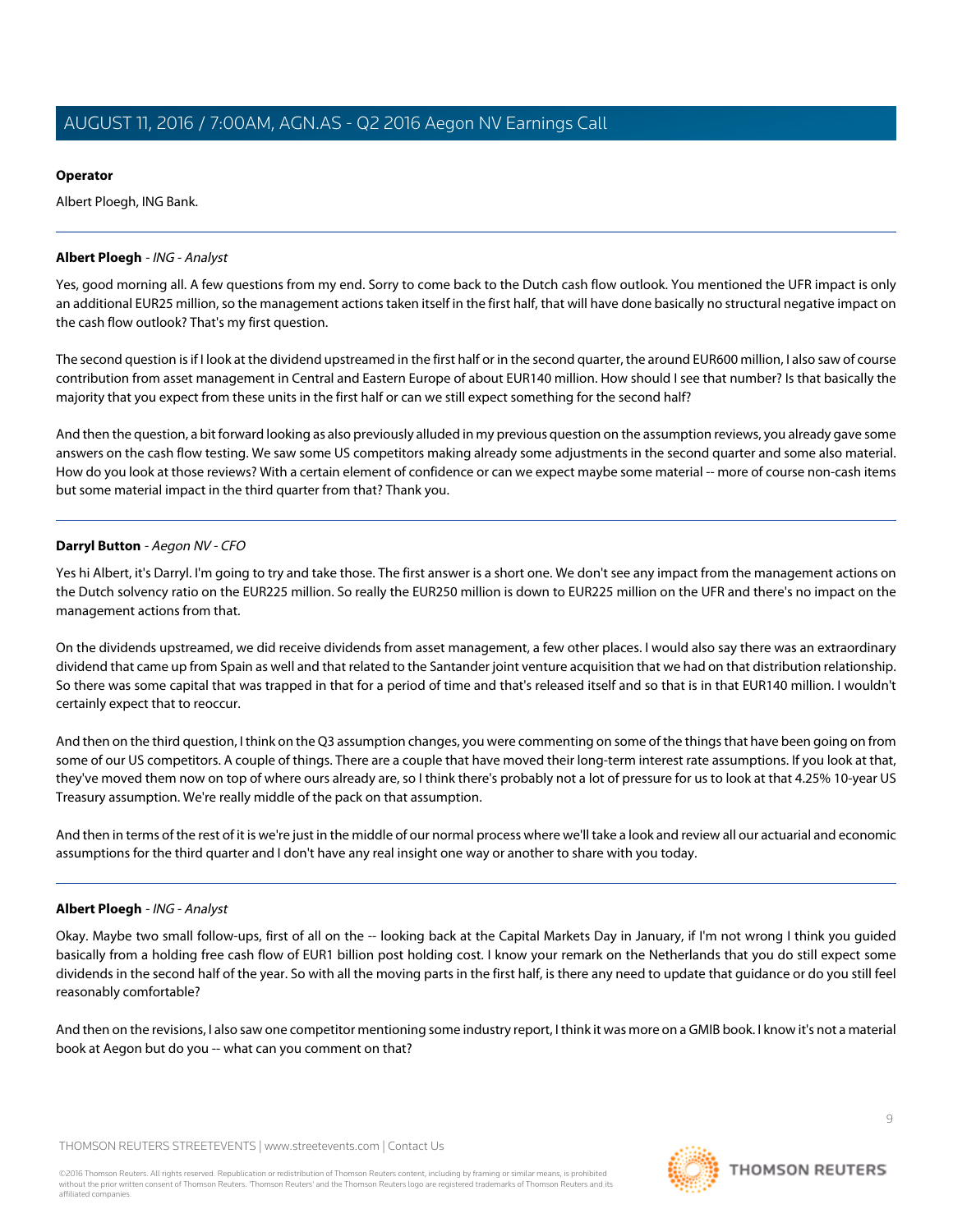# **Darryl Button** - Aegon NV - CFO

Well on the first one, on the net operating free cash flow of EUR1 billion, that really is the EUR1.3 billion of the operational free cash flow that we have across the units minus EUR300 million of holding and that's your net EUR1 billion. That's still pretty close to being a good number right now. The only real downgrade we've had is the EUR250 million in the Netherlands down to EUR225 million and then a modest downgrade in the UK if you will on the GBP70 million instead of the GBP100 million. But if you factored that into it, I think you're pretty close, maybe a little bit downward pressure on that but not far off.

And then on your last comment on the GMIB, maybe I didn't quite get the question but the GMIB still is a material book for us in terms of -- we haven't been selling it since 2002 but that is still the book that's the source of the \$60 million loss through fair value items below the line that we take every quarter.

#### **Albert Ploegh** - ING - Analyst

Okay, maybe we can take it offline but I thought there was some industry report on behavioral assumptions that took one of your peers to take some charges.

## **Darryl Button** - Aegon NV - CFO

Oh there was a large GMIB writer in the US that took some large assumption changes this quarter. There was -- you can go back and have a closer look at that and I'm happy to have an offline conversation with you on that if you want.

#### **Albert Ploegh** - ING - Analyst

Okay, no worries. Thank you.

#### <span id="page-9-0"></span>**Operator**

William Hawkins, KBW.

#### **William Hawkins** - Keefe, Bruyette & Woods - Analyst

Hello. Thank you very much. Can you just be clearer now about what incrementally is under review in the US? I'm assuming long term care falls into that but if you could just be a bit clearer?

And then specifically on long term care, can you just remind me of the size of the reserves you're currently carrying? Roughly what are the rate increases that you're asking for in these 20 states and do you have any issue there about what you think you're going to be able to achieve versus what you actually want to achieve on that, because clearly it's a highly regulated line?

And then secondly, in the variable annuity book, if I'm not correct you're now no longer sticking with that 70 basis point margin that you guided to just in January. So you've already alluded to a couple of things b but can you just be clear about what's gone wrong in the past few months and what we should be thinking that 70 basis points should be in the future? I'll leave it at that for now. Thank you.

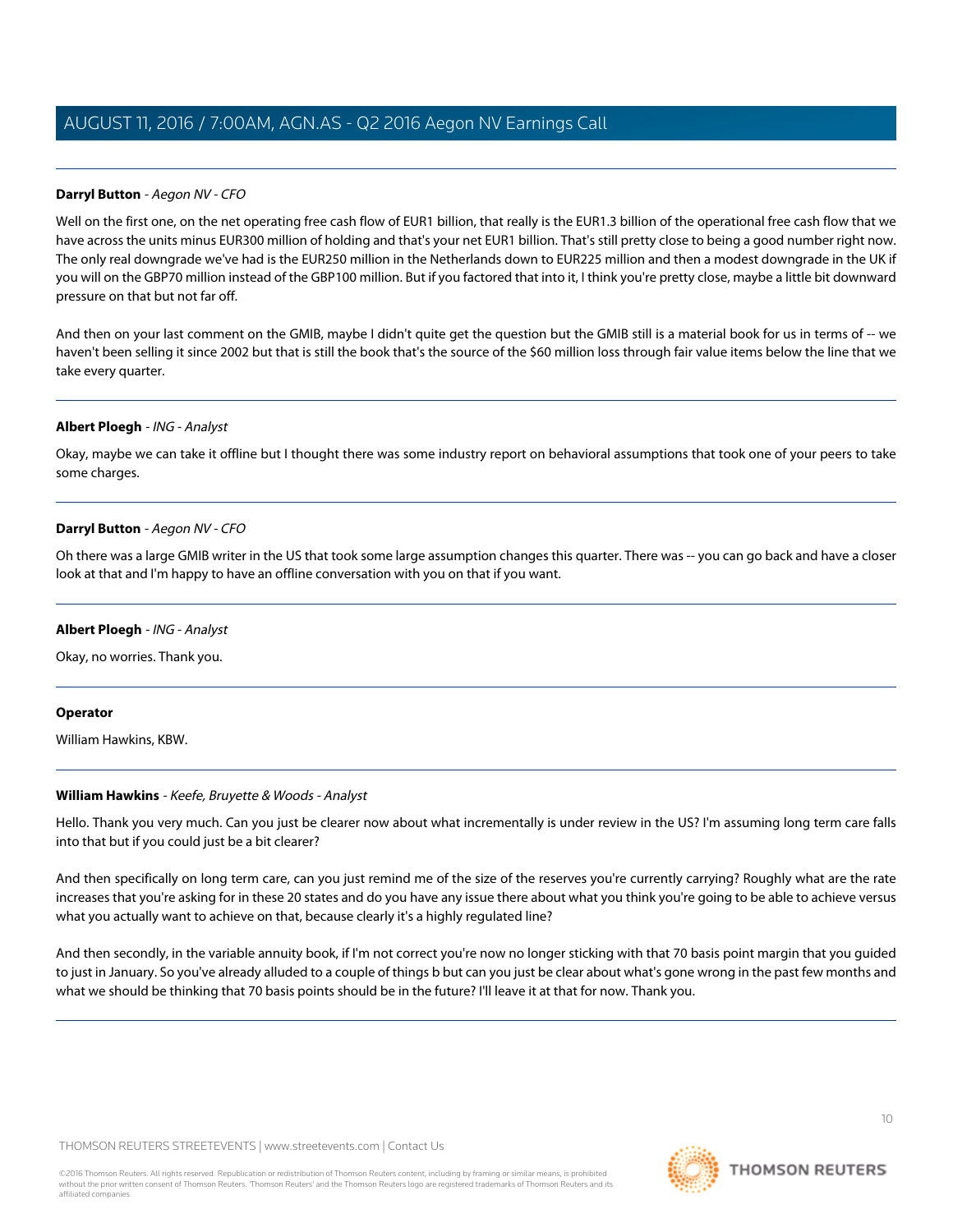# **Alex Wynaendts** - Aegon NV - CEO

Let me give you an answer. So what we're saying on our US business is that -- by the way as part of an ongoing review, we -- our acceleration review about all our products and business lines. We think we need to rationalize our product offerings, particularly in our life area. We have a too wide range of products, which are all slightly different from one another because they are sold through different distributors. There's clearly an opportunity here to rationalize the product line, to look, by the way, at what products we want to continue, what products we want to redesign or exit. All in line with our stated objective of having products that are both attractive to our customers and attractive to us.

So you need to look really at the -- more at the long -- at the life part of the business. Let me remind you, long-term care is a business we haven't been selling for over 10 years, so it's more of a runoff business that we talk about. Although we have introduced a new type of long-term care product, which is a very different product because it's not at all with open benefits. The new product line long-term care has very defined benefits and is not at all subject to all the discussions we're having about rate increases. So we need to make sure that there are two parts to that -- that you're well aware of it.

In terms of rate increases, yes, we are filing and have filed and pursuing it quite actively with over 20 states. The 20 states represent 70% of our business, long-term care. And at this point in time what I would like to say is that we are feeling better about the progress we're making. I don't want to be explicit on which states we have had what approvals, but I can assure you that we have made good progress in having approvals.

I also believe that the environment is changing, particularly with the recent bankruptcy which was announced by Penn Treaty, which makes clearly the point to the regulators also, because the judges have been very clear about that, that one of the reasons the company went bankrupt is that regulators did not afford and did not allow rate increases that should have taken place. So you probably hear us speaking now clearly more positively about the outcome of the rate increases, which we're able to get through long-term care than you've heard us speaking for some time.

In terms of the variable annuity, I will give you a general comment and if you have further questions certainly Darryl can chip in, but I would say here we're seeing a number of things. First of all, we're seeing that margins are declining and margins are declining because of low interest rates, means that we are earning less margin than we did in the past. We're also seeing that with our efforts, as you remember, on our efforts to reduce our GMIB book with our ALSO program, we're also seeing a margin compression because that business had higher margins than the margins we have right now.

And finally, we see that new business is effectively replacing older business at lower margins all as a result of lower interest rates. So in terms of guidance it is clear that in today's environment it is difficult to hold on, on the 70 basis points which we have guided you, but we're also operating now in a significantly different environment with interest rates much lower, with a big uncertainty about sales outlook because of the Department of Labor and the combination of that has led to a margin compression of where we are.

What we're doing is taking steps here. We can be very explicit. We have actually restructured significantly our wholesale organization and that means we have limited the number of wholesalers plus the people around that support them. We've given them bigger territories so that we can hold on, on our best wholesalers while having a less large number of wholesalers that are selling.

So we're here also adjusting our business and structure to the environment, which, because of the rates as they are today, combined with the uncertainty around DOL, is clearly making it more difficult to hold on, on the larger margins.

#### **William Hawkins** - Keefe, Bruyette & Woods - Analyst

Thank you. I'll probably come back offline, but on the variable annuity comment, I mean I can see very clearly that the world has changed since January and therefore there are incremental headwinds, but to the extent of the 70 basis point margin was effectively an in-force figure, I'm surprised that that would lead to such an apparently material and quick change in the in-force figure. Anyway, I'll come back offline on that, but I'm just a little bit surprised.

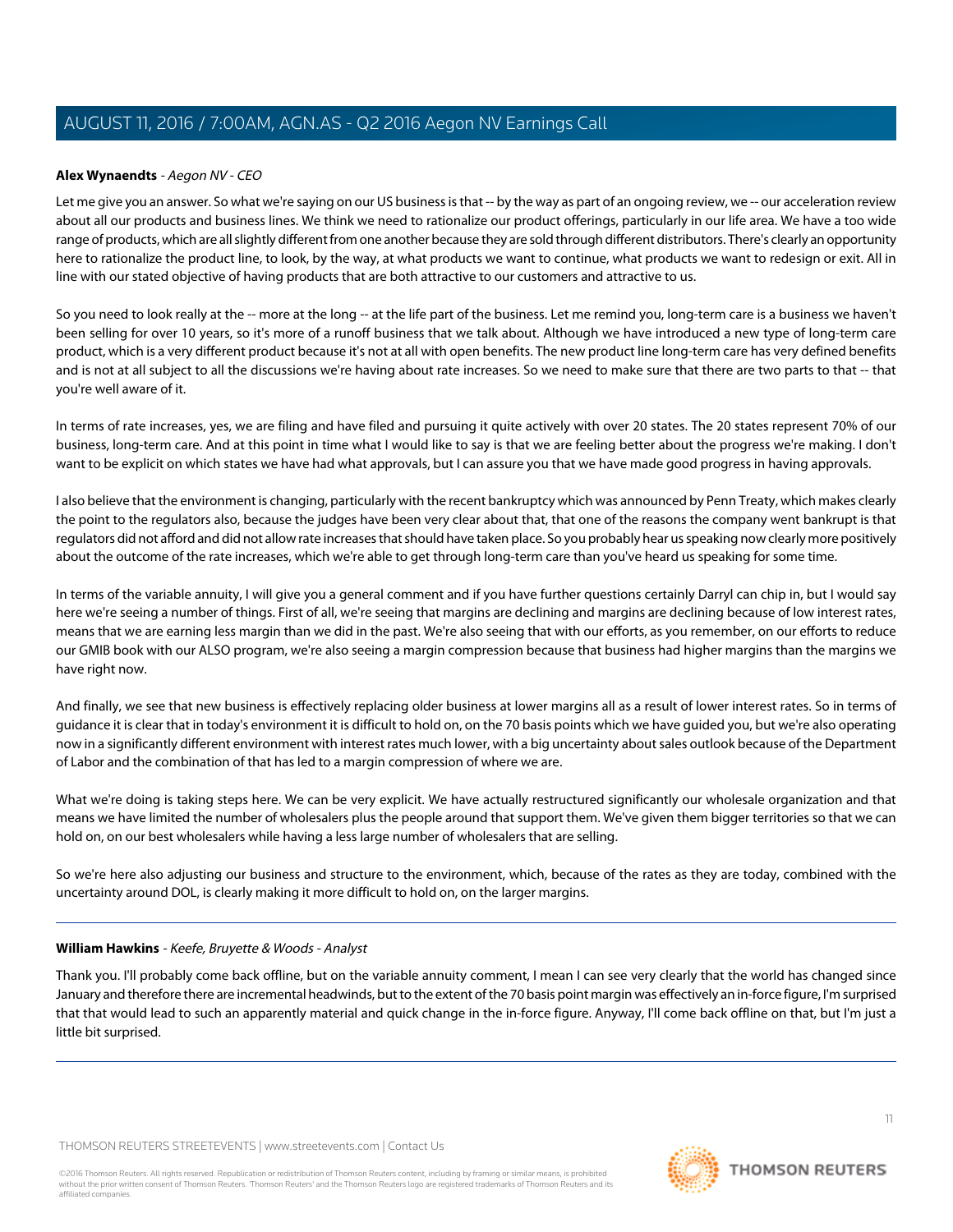#### **Alex Wynaendts** - Aegon NV - CEO

Yes, we'll come back offline, but please keep in mind what I just said. It's about a runoff of a part of the business at high margins, related to our efforts to release capital for GMIB and it's also effectively what we see, net deposits are lower than they were because our gross deposits are lower. That means we have more new business at lower margins.

## **William Hawkins** - Keefe, Bruyette & Woods - Analyst

Okay. Thank you guys.

## **Operator**

<span id="page-11-0"></span>And our next question comes from Nadine van der Meulen of Morgan Stanley. Please go ahead.

## **Nadine van der Meulen** - Morgan Stanley - Analyst

Good morning. With regard to the US RBC ratio, the drop in the RBC ratio, can you maybe elaborate a little bit more on the drivers behind that, apart from the equity market, perhaps? Because I was under the impression that lower rates, given the sensitivities that you've given before, would actually be a positive impact on that ratio?

And maybe in light of US capital would you mind giving us an indication of where the surplus of the AA S&P requirement is in the US? Because a year ago you mentioned that that was EUR1 billion. You said that it was quite volatile. It dropped to I think around EUR600 million when we talked about it at the Investor Day. And last quarter no update was given, so I was wondering if you could give some details around that? Thank you very much.

# **Darryl Button** - Aegon NV - CFO

Yes, hi Nadine, it's Darryl. First of all, on your first question, The RBC ratio dropped primarily from the dividend that was paid from the US and so we upstreamed about \$500 million of dividend to the holding and that's the -- primarily the biggest drop.

I would point out that actually our sensitivity has now changed in the US. Rates are now at the point we used to talk about with rates would go down we'd have a short-term boost to the RBC ratio and vice versa. We're now down to the point where rates are so low that rates dropping and dropping from here or even where they are now, lower rates does not boost the ratio, because of cash flow testing concerns that we have. So there's no benefit in the quarter from dropping interest rates. I think actually we took a small provision for cash flow testing that'll be only -- it's an annual calculation so that will only be firmed up at the end of the year, but the biggest drop is the dividends.

On your second question -- actually we're not disclosing any longer the excess over S&P AA. We've moved over to only talking about the RBC ratios, and that really, primarily, I think as you know, we manage multiple different capital metrics in the US. But the RBC ratio has to flow through into the Group ratio and the Solvency II. They are correlated, obviously, so we're going to continue to discuss RBC ratio and that's also very consistent with what our US peers do as well. So sorry, I'm not going to give you that number.

#### **Nadine van der Meulen** - Morgan Stanley - Analyst

All right. Thank you.

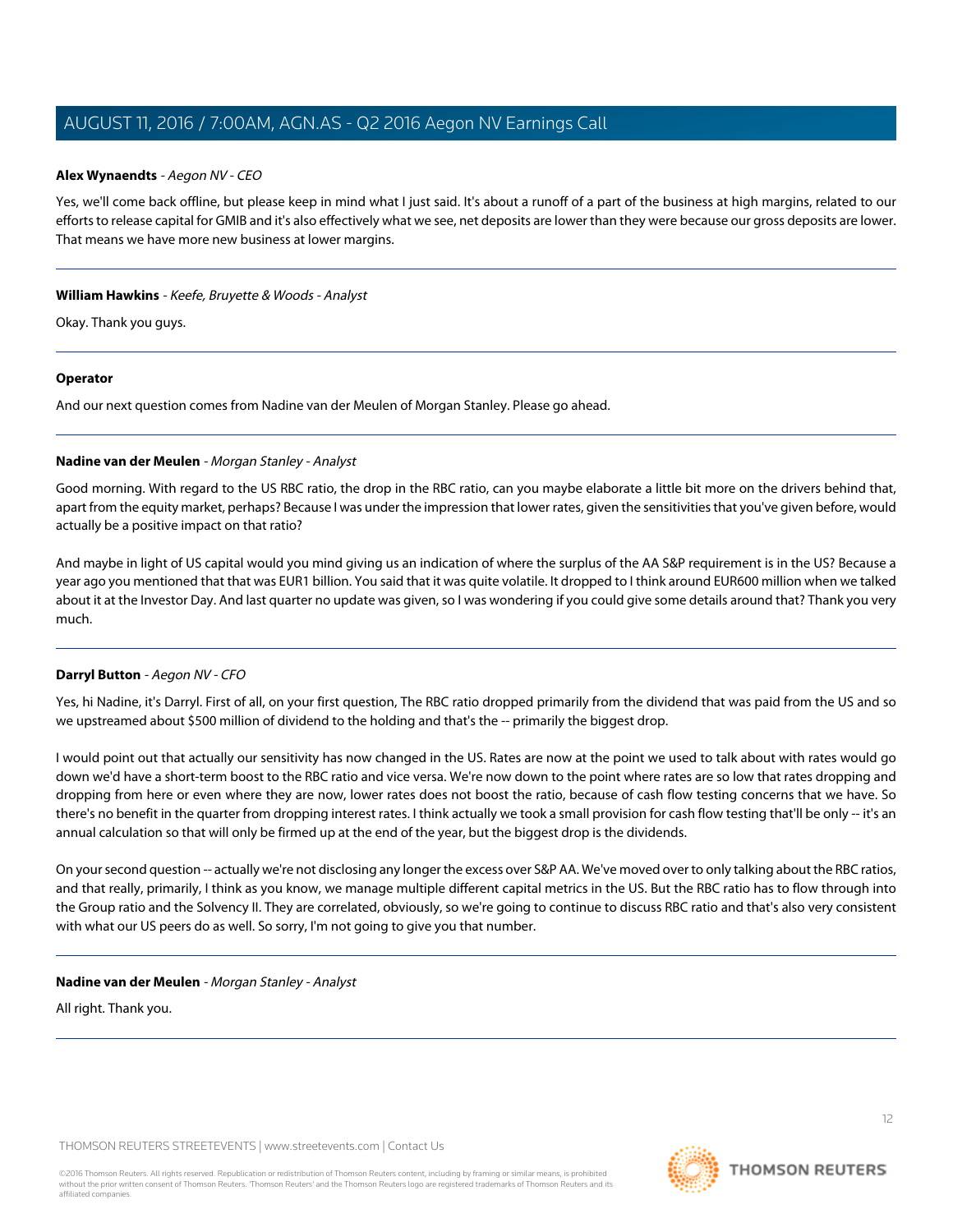# **Operator**

And our next question comes from Mark Cathcart of Jefferies. Please go ahead.

# <span id="page-12-0"></span>**Mark Cathcart** - Jefferies - Analyst

Yes, hi Darryl. I've got a couple of questions. First one is I just wondered if you can talk about your assumption of GBP70 million cash from the UK. Have you assumed further margin pressure in the platform industry as a whole, given the current headwinds in the UK? So I wondered if you could talk about your assumptions on how you expect margins to progress within the UK platform market generally, because they seem to be quite negative at the moment.

Second, in relation to your interest rate sensitivity in the Dutch market, you had negligible interest rate sensitivity at the beginning of the year. This has exploded to, I think, largest in the entire sector. Was that mainly because you took off the hedge at the end of January?

Third question is you talked about no comment in relation to the modelling review Q3. I think you said that on the call just earlier. But previously you've always voiced confidence that you wouldn't have any more modelling mishaps. I wondered if you could comment on that. And as an aside, can you confirm that the cash at the holding is actually all funded by debt elsewhere within the Group? Thank you.

# **Darryl Button** - Aegon NV - CFO

Okay, Mark, sorry, I was still jotting down the last -- I think I missed the last question. I'll come back to you on that.

In order -- the GBP70 million -- yes, our guidance on where we're coming out, we think in cash generation from the UK, that does reflect our view of continued margin compression in the UK. So that is -- we've made some estimates around that. We do see that pressure and we've built that into that estimate.

On the Dutch interest rate sensitivity, it is markedly higher than what we had before. I think it's a combination of, yes, largely we did change some of our hedging programs. We had -- when we were hedging on our full IFRS basis we had quite a bit of over-hedging in place, particularly as it relates to the owned funds in Solvency II.

There is a -- without going too long here and too much dilemma, there is an issue on -- a philosophical issue on whether or not you hedge the denominator in Solvency II. You can create or destroy economic value by protecting things that move around, like for instance longevity and credit risk have an interest rate element to it. If you hedge that you'll gain or lose on those hedges and while those underlying longevity and credit unwind that interest rate hedge won't unwind. So that is a philosophical issue we continue to struggle with in terms of do we protect capital or do we protect the economic value of the organization?

We did move the hedges towards Solvency II in first quarter. We backed away from that position somewhat in the second quarter, as we -- when we did that pre-Brexit. So we're somewhere positioned in between the two right now. What that means is we have losses on IFRS if rates fall, which is exactly what we have in our fair value items this quarter and we have owned funds or economic gains in Solvency II, which we also have this quarter.

This interest sensitivity really comes from the denominator impact in the SCR. That, combined with the fact that rates have now dropped to a new structural low level has also made us more exposed as well. So it's a combination of all of those things. Also just the more granular approach that we've had to the modelling as well. So I would say it's all of those factors and that's all built into the sensitivity that we're sharing with you today.

Your third question was on Q3 foresight. Yes, so -- (multiple speakers).

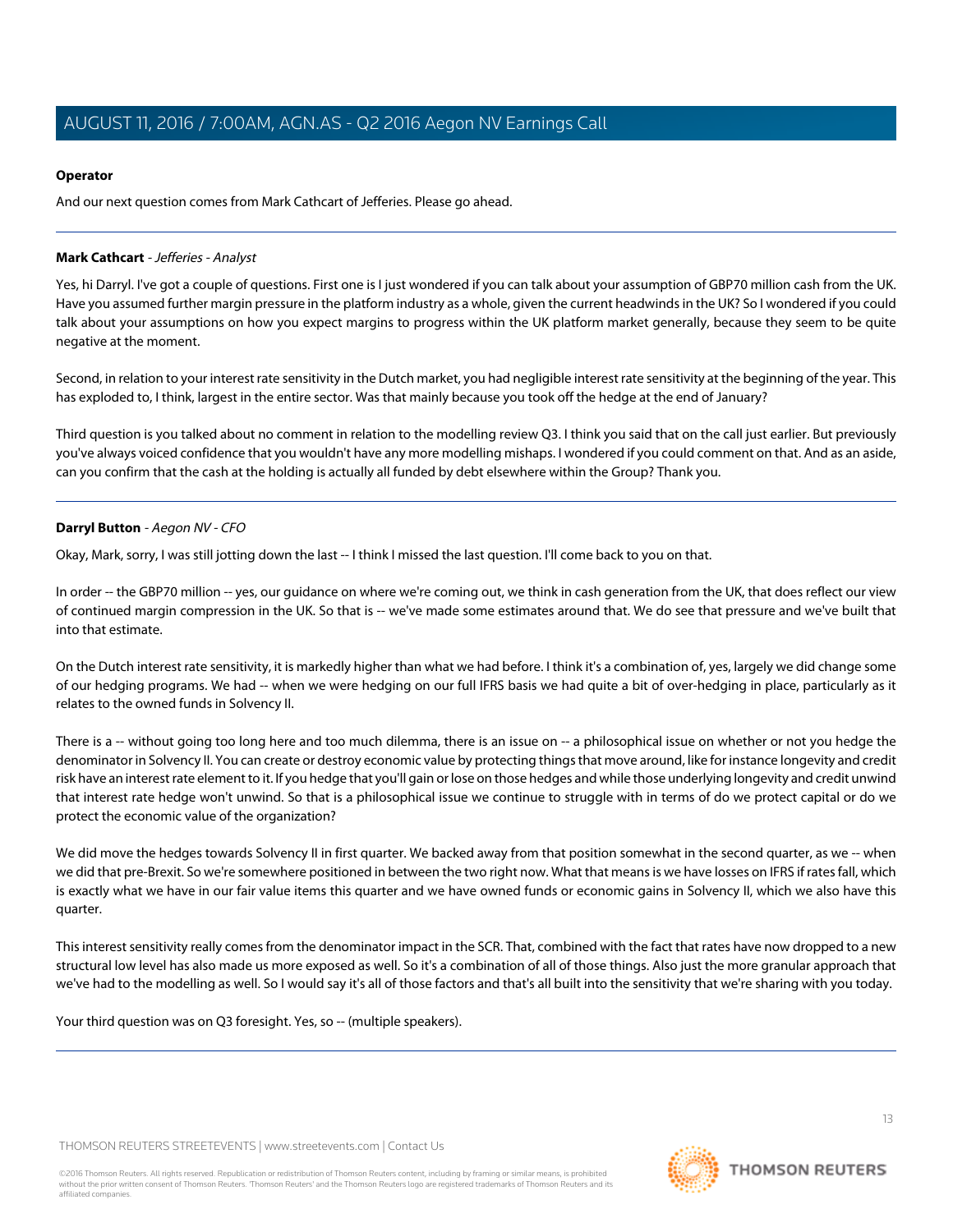# **Mark Cathcart** - Jefferies - Analyst

You've expressed confidence and I just wondered how confident you felt now, given what US peers have been saying?

# **Darryl Button** - Aegon NV - CFO

Yes, and I think you are specifically asking modelling versus assumption changes and I think it is important to separate those. So I continue to believe that we have the modelling issues behind us and I don't really see any further impact from models. In terms of assumption changes, yes, it's what I said before. It's still early in the process and we're working through those and I'm really not in a position to give any foresight into where I see the assumption changes going, definitely.

## **Mark Cathcart** - Jefferies - Analyst

Yes. And in relation to the UK I still struggle there because you were suggesting that Retiready was going to break even and then break even again and then break even. How aggressive have you been in terms of those platform assumptions? Because I think in reality platform is regarded as a loss leader in the UK life industry, not a key business.

## **Alex Wynaendts** - Aegon NV - CEO

Mark, maybe I like to add something to this whole debate. As you probably will very well know, this is a very changing environment and so we have embarked on a -- and I'd like to give you a broader answer because I think that would be of interest to also the broader group. The reality is that we are moving and have moved, quite aggressively from a traditional model of life insurance and pensions towards a platform model.

It's a very significant change. And in the meantime what we are seeing is that, as you could expect, that in the margins the platform business had been declining. On the other hand, it's not uniform because parts of our books in our platform have been upgraded from our old books, so all the customers that have been upgraded, effectively we have seen pretty limited margin compressions because we're able to upgrade customers from the old book on to the platform while we're providing them a better service capability that allowed us to justify to hold on the margins and we have seen limited margin erosion.

Where we see most of the lower margins of course is when you look at the business with advisors, and it brings us exactly to the point that it's all about scale. And this is a scale game and therefore, this acquisition of Cofunds -- and I would like to bring Cofunds in here -- brings us 750,000 new customers, brings us GBP77 billion of assets, as you can imagine and you can calculate very easily, at a pretty low margin. This is a much more effective way for us to attract new customers in an environment where it's all about scale.

This whole game is scale and what we're trying to do here is use and leverage the platform we have in the UK, which is a recognized state of the art platform, recognized by lawyers on the pension side, by advisors and also by the part of the business that I would say is non-advised, do it themselves, or orphan customers. And what we try to do is put -- use that to drive scale and therefore also to maintain our margins in this business.

Having said this, the biggest part of the margins we look -- we believe forward, are not only about record keeping. Because you're right, record keeping fees are going down. We see that very clearly in the US, for example, where in some parts of the business it's very marginal. It's all about providing a service, providing investment solutions and I've mentioned that in my introduction and also starting to be more active on the guidance area. And that is where we'll be able to earn better margins than what you would be earning if you would be only in an administrative record keeping kind of platform.

So it is a combination of quite a number of factors where you have declining margins and spread, as you rightfully point, on the record keeping part, which you offset by scale and by providing additional services.

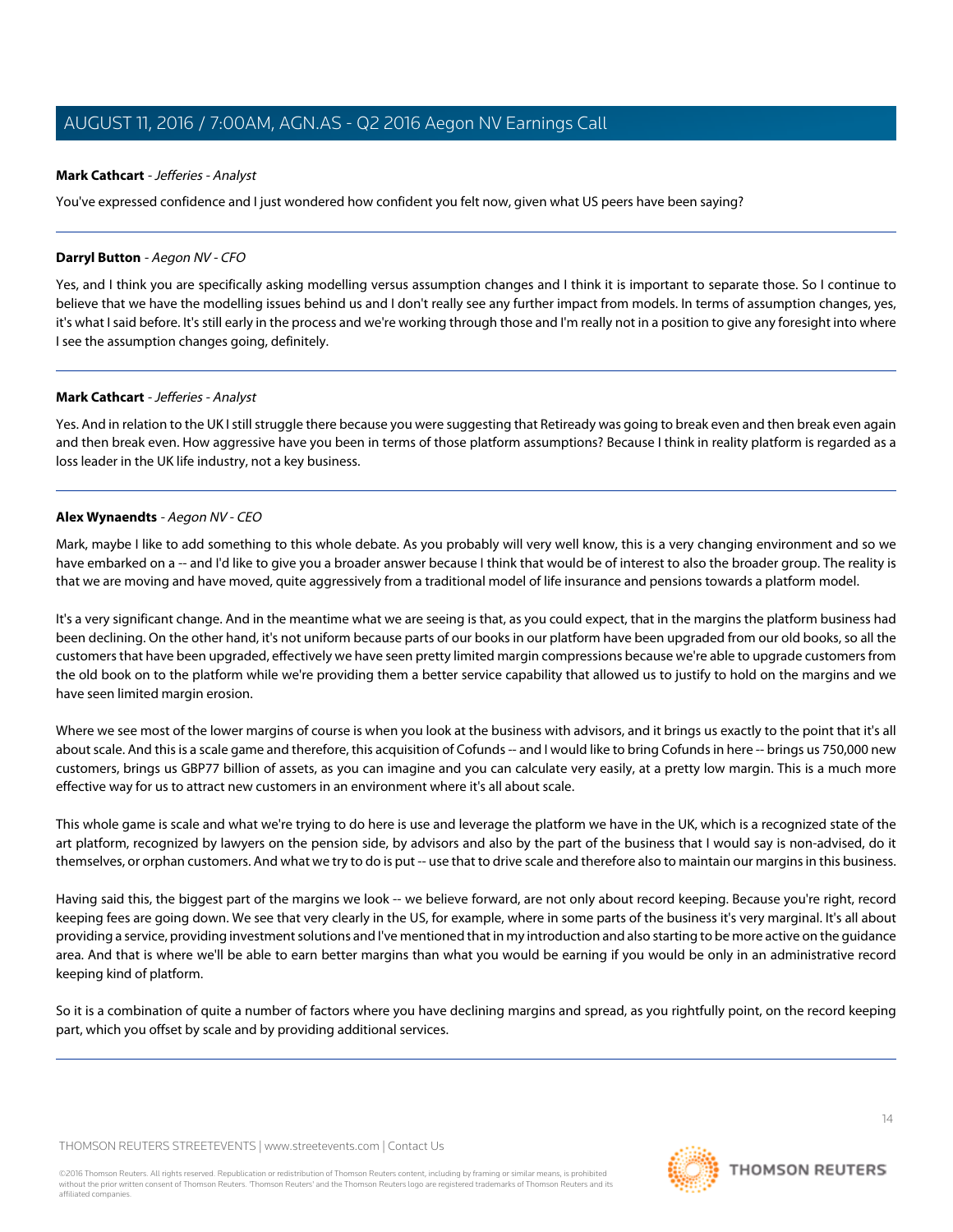# **Mark Cathcart** - Jefferies - Analyst

Did you at any stage consider letting someone else become a market leader in platform -- i.e. exiting the UK entirely? Or was it always your intention to maintain a position in the UK?

#### **Alex Wynaendts** - Aegon NV - CEO

Look, we have a very successful platform, which was built with modern technology, which is very scalable. As you know, we had BlackRock's DC business, which was moved to our business, effectively BlackRock entrusting their customers to our platform. I think it's a clear sign of recognition of the platform. And we think that if we have such a capability and we are able to take advantage of what I think is a unique opportunity to in one go get a significant amount of assets on your platform, this is certainly something which is very interesting. And being the market leader in this market is very important, because I said to you, it's all about scale.

## **Mark Cathcart** - Jefferies - Analyst

And in relation to Dutch dividends, Darryl said wait and see in relation to the decision on UFR. If the UFR is minus 20 bps, minus 20 bps, minus 10 bps, over the next three years, in that situation could you let us know or tell us whether you believe, in that situation you'll be able to upstream dividends, or is it just a general question mark over Dutch dividend paying capability? It seemed too ambiguous how you expressed it.

## **Darryl Button** - Aegon NV - CFO

Well, I mean Mark, let me try to be more clear on that. So first of all, in relation to the issue of Dutch dividend in general, we're obviously feeling much better about the capital ratio of where we stand today. I did try to highlight that if you drop 50 basis points on the UFR curve, granted that would be spread over a three-year period, but that's 19 points off of our ratio, so that moves us from high end to low end, although you could obviously spread that out over the next three years.

I think you also have to consider that the ratio -- just the journey we've been on, so the ratio has moved around quite a bit lately, between the first quarter and the second quarter, so we do want to see that stabilize. That's not market volatility. As I mentioned before it was really just our more thorough application of the models and getting into the granular data. We still had some growing pains in getting through that.

So we need to see some stability to that ratio. We need to see where this UFR debate comes out, because it is material on the ratio. But if you factored all -- those are all the things that will go into our management decisions in terms of when and how much to upstream dividends out of the Dutch organization.

That being said, I'm fairly comfortable repeating what I said before. I do expect to take a dividend out this year, albeit somewhat lower than the [250] that we mentioned earlier.

#### **Mark Cathcart** - Jefferies - Analyst

But at some stage you do expect to go back to a [225] dividend paying capability?

#### **Darryl Button** - Aegon NV - CFO

Yes, very much so. I think that's the cash generation that I see coming out of the business. So we have to sort out where the ratio is coming out, where our sensitivities are, where we're comfortable in that. But yes [225] is what I would peg as the cash generating and ultimately the dividend capacity out of the Dutch organization.

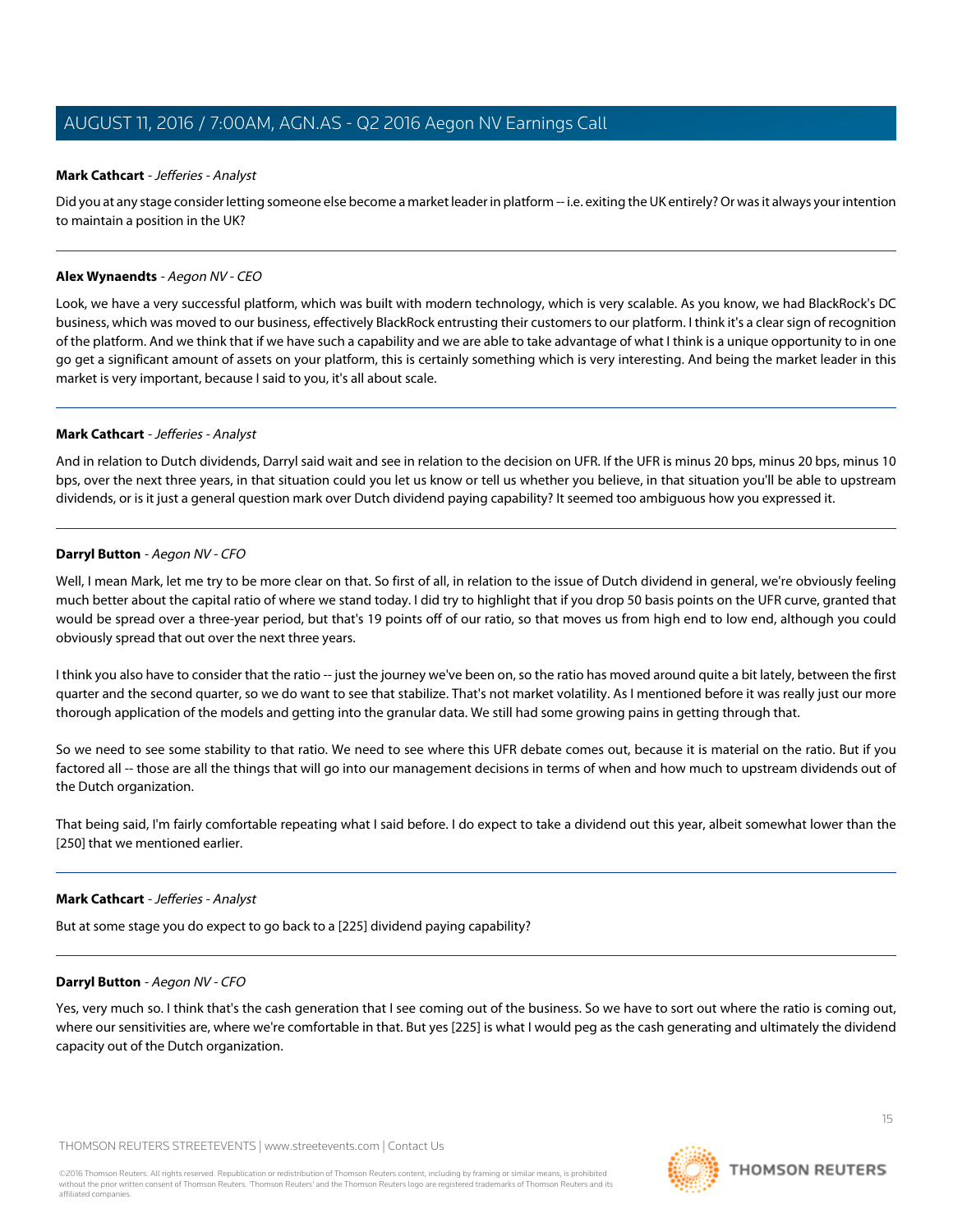## **Mark Cathcart** - Jefferies - Analyst

Okay, thanks Darryl. That was excellent. Thank you.

#### **Operator**

<span id="page-15-0"></span>Our next question comes from Nick Holmes of Societe Generale. Please go ahead

## **Nick Holmes** - Societe Generale - Analyst

Oh, hi there. Thank you very much. Three questions. First is just coming back on the mortality and long-term care losses in the US that have appeared in Q2, I just wondered if you could give us a little bit more color on those? And do you expect the rate increases you're filing to basically fix that problem?

Then secondly, just very quickly, just wondered what your thoughts on the DOL reforms are at the moment, what is your latest thinking there? And then third and finally, perhaps more of a difficult question, I wondered if you could comment on your thinking about the variable annuity policyholder behavior assumptions that you have at the moment. Clearly MetLife has thrown this issue into the open as an industry issue. And I just wondered, Darryl, whether you could give us some thoughts, going into Q3, as to whether you feel comfortable with your assumptions? Thank you.

## **Darryl Button** - Aegon NV - CFO

Hi Nick. I'm going to take the first and the third, if that's okay. Mortality and long-term care -- the mortality I would really put that in the line of just normal fluctuation. That's really not a very big number. We've seen -- we've changed our mortality assumptions, as you know, earlier and we've seen fluctuation around the mortality in line with this, pluses and minuses. So keep in mind, we are and have retained more life mortality risk in the US, as we're carrying less reinsurance than we used to a few years ago.

So I would just very much put that in line with normal fluctuation. And we've seen pluses and minuses around our assumptions.

On the long-term care, where we've had a couple of quarters now with a poorer performance, we are seeing termination rates in terms of people coming off claim, as is the cause for the higher claims -- it's deteriorated. And to specifically your question, yes, rate increases helps that issue and as we continue to make progress on the rate increases that provides a significant offset to that.

On the third question was on variable annuity policyholder behavior, you specifically referenced Met. We did update our policyholder behavior assumptions on the variable annuity last year, actually and we feel pretty good about our assumptions, so we've done a lot of what was -- what Met has done already, with one exception. They flipped the old GMIB product over to fair value accounting and that probably is a big source of the hit that they took.

We do not have our old GMIB product on fair value accounting. We still have it on the SOP 03-1 accounting, which does create that mismatch between the hedges and the accounting and that is the source of the \$60 million drag in fair value items every quarter that we flag. So that's probably the one main difference that we have. But I think a lot of the assumption changes we've already made those -- taken those and feel good about what we have.

#### **Nick Holmes** - Societe Generale - Analyst

Thank you for that. That's very reassuring. Just quickly on that last point, would you keep the SOP 03-1 basis, going forward? Is -- you won't do what Met did?

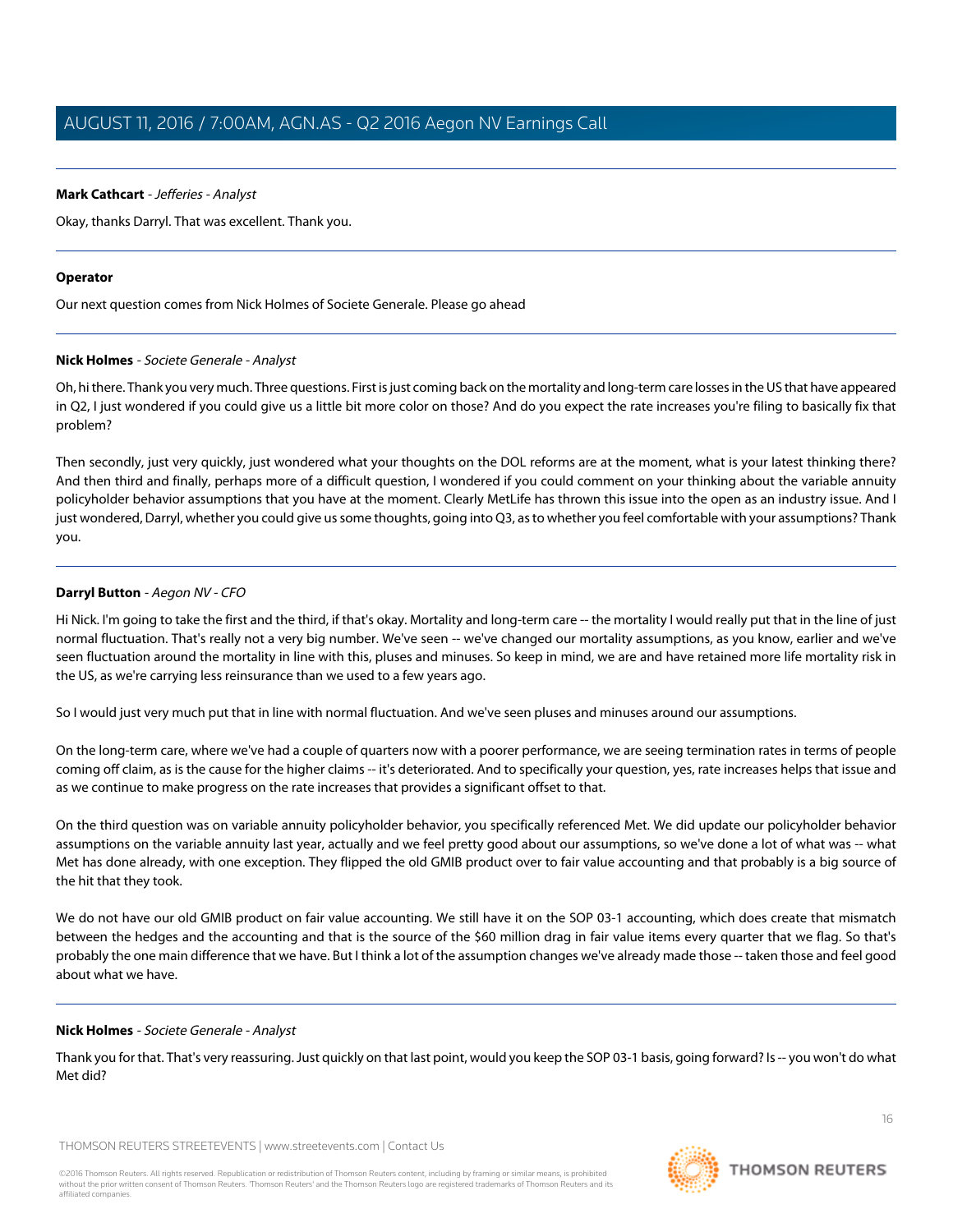## **Darryl Button** - Aegon NV - CFO

Yes, I can't -- yes, I can't comment on that. I have no plans in the near term to change that. I guess I could say that and I'm not going to commit to anything in the longer term.

#### **Nick Holmes** - Societe Generale - Analyst

Okay, thank you.

## **Alex Wynaendts** - Aegon NV - CEO

So let me take the DOL question. Very briefly, because effectively, there's not very much more to report right now than a quarter ago. What we see here is that in most cases our consumers are not really aware of the changes. What we're seeing is distributors, they have been very busy looking what the impacts of the rule are and also trying to assess to what extent they will use exemptions, as you know, that's to be part of the whole debate, who's going to use what exemptions under this rule.

So we are engaging and starting to engage and communicate with our distributors to know where they are. But what I would like to say here is that we're making ourselves ready. We have already products that are suitable under the new DOL environment and we'll continue to make those products ready, and hopefully by the end of Q4 we should be in a pretty good position.

#### **Nick Holmes** - Societe Generale - Analyst

And just very quickly, following up, Alex, your thoughts on the impact on sales going forward? Any --

#### **Alex Wynaendts** - Aegon NV - CEO

Again, difficult to say, because I think in this environment of very low interest rates obviously the products have become less attractive because of the increased pricing on the guarantees. It's difficult to say where we have seen the overall market effectively coming down.

Now the question is to what extent is that reflected already in the market as it is today? Well, we probably expect a further decline in sales overall in the market. That's not necessarily meaning that for us we will see the same impact, because as you know it's also related to what part of the market's qualified and what part is not qualified.

#### **Nick Holmes** - Societe Generale - Analyst

Right. Thank you very much.

#### <span id="page-16-0"></span>**Operator**

Thank you. Our next question comes from Bart Horsten of Kempen. Please go ahead.

#### **Bart Horsten** - Kempen & Co - Analyst

Yes, good morning. I have a few follow up questions on some of the topics already addressed. First of all, on the interest rate sensitivity in the US, obviously the decline -- further decline in interest rates has a negative impact. But an increase in the interest rates obviously, according to the

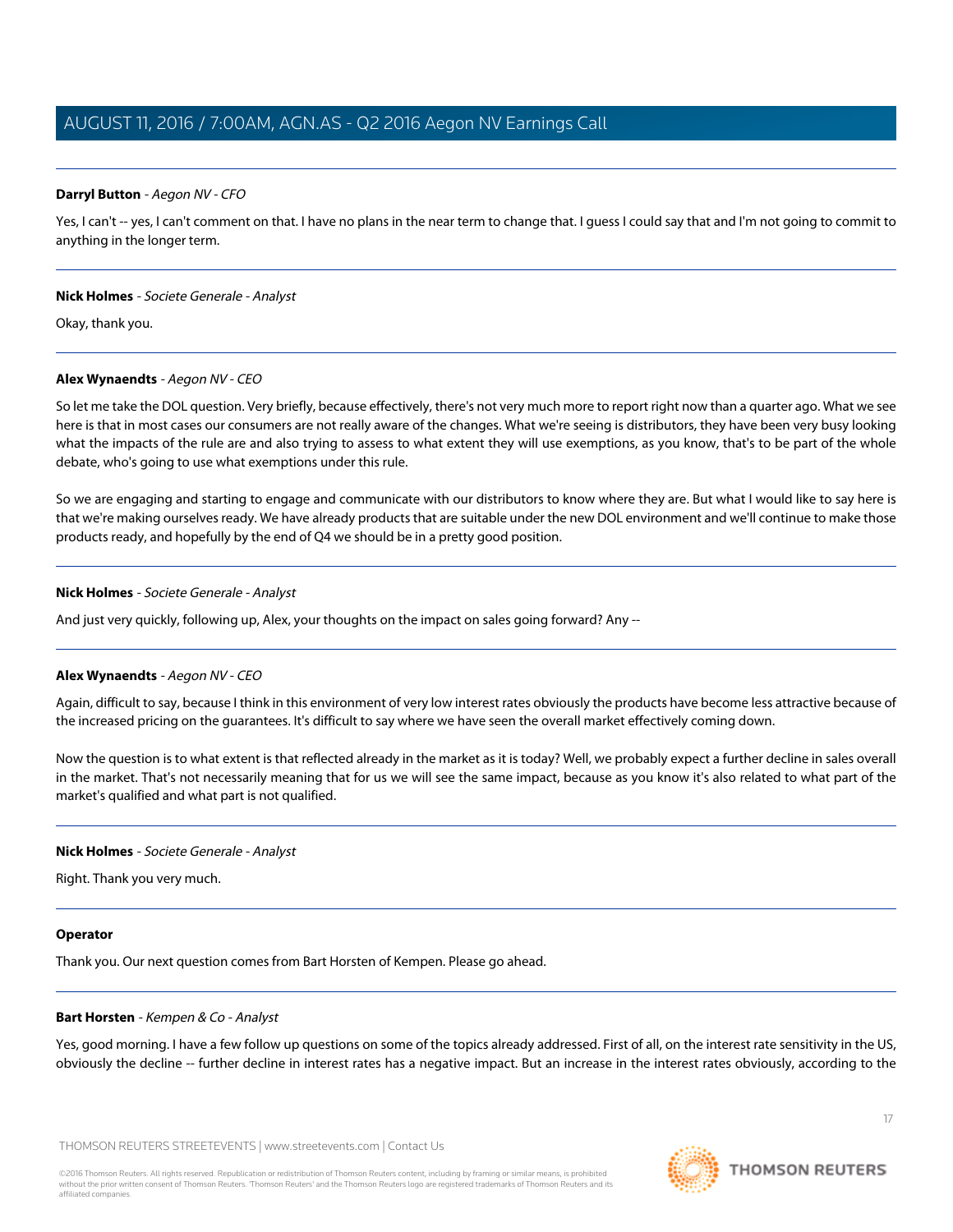sensitivity table, has no impact, or at least no impact on your Solvency ratio. So I was wondering whether you could explain that mismatch between a downward and an upward change in interest rates? And what would be a potential impact if the Fed would decide to increase the short-term interest rates? Would that have any impact on your profitability or on your Solvency?

And my second question also relates to the restructuring plan, the five-part plan of the US. Could you give a bit more financial detail? Because as far as I can tell, you have not changed your cost savings target, so could you give some more financial color on these plans?

And my final question is a small one. On the net deposit growth in the US it was in the second quarter close to zero, where you had a gross inflow of \$10 billion, I think you briefly addressed some Mercer impacts. Could you highlight what the impact going forward will be, what you expect on that? Thank you.

## **Darryl Button** - Aegon NV - CFO

Oh, let me jump in on the first one, Bart, on the US interest sensitivity. So what you have to understand is there's two competing dynamics on the US interest rate sensitivity. The old dynamic is still there, where if rates fall we have gains on low rate hedges that come into cash and come into our statutory earnings in the US and that creates a positive. And if rates go up then we have a loss on those same hedges and that reduces our US statutory earnings.

So that sits there in the background, unchanged. The new dynamic is that if rates fall we are in a position where we're starting to post additional cash flow testing reserves, just because of the nature of that overriding cash flow testing mechanism.

So when you factor those two things in -- and they're asymmetric -- and when you factor those things and add them together you get this asymmetric net result that you're seeing in front of you.

#### **Bart Horsten** - Kempen & Co - Analyst

Okay.

# **Darryl Button** - Aegon NV - CFO

I think on the -- did you want, Alex, on the financials for the --

#### **Alex Wynaendts** - Aegon NV - CEO

Yes, for the five-part plan. I'd like to remind you, Bart, we have given ourselves and we shared it with the market in January on the US, a \$40 million target of expense savings for the US. We have already achieved \$60 million, so we are well ahead. What I will not do at this stage is give you more explicit numbers, but what it is all about is accelerating the base of our cost reductions. I've mentioned specifically a number of items. And in our December IR conference in New York we will provide you with more financial numbers.

#### **Bart Horsten** - Kempen & Co - Analyst

Okay.

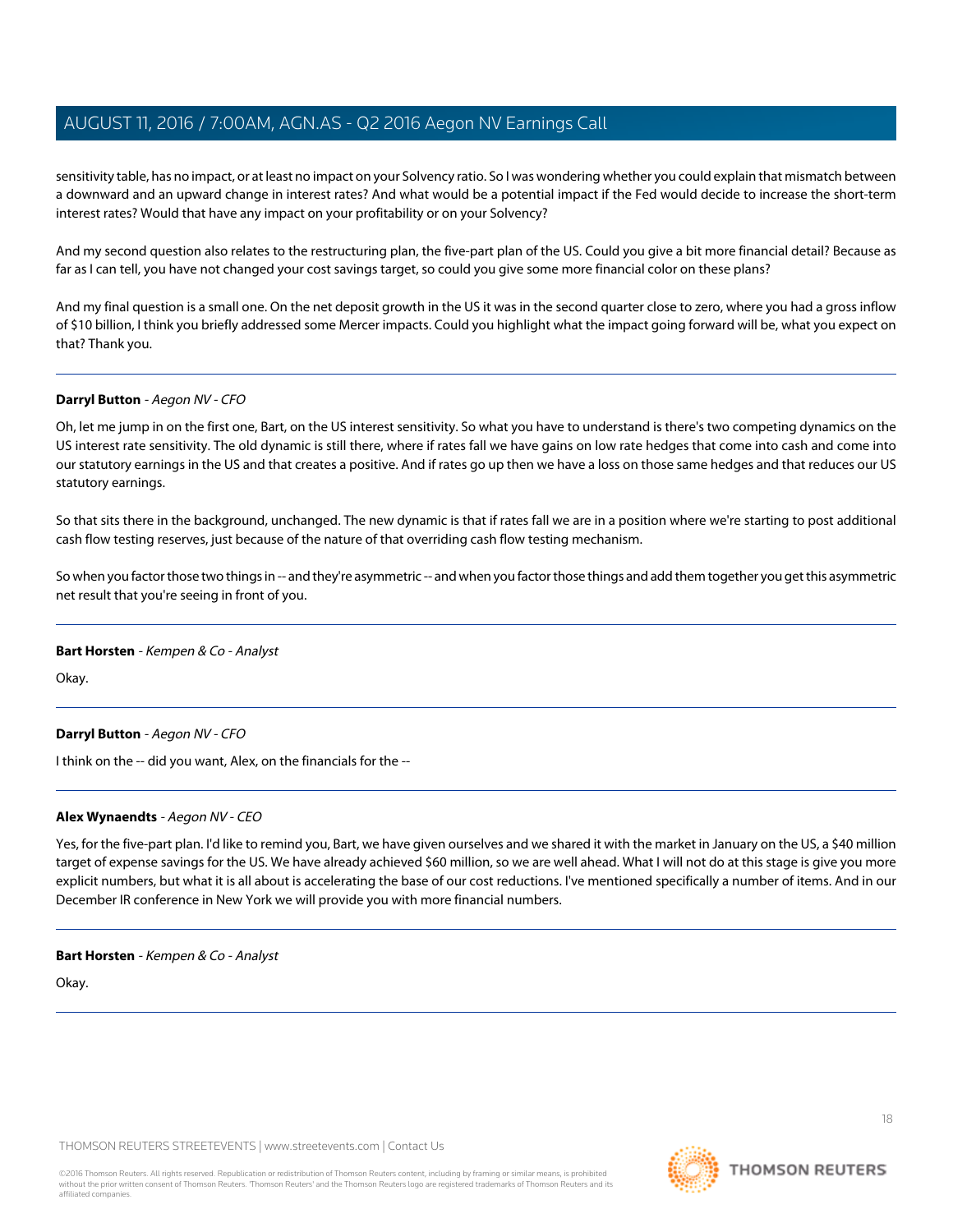#### **Alex Wynaendts** - Aegon NV - CEO

But I can assure you, we have a plan behind it but it's now too early to share this with the market because with these things you've got to do the sharing at first internally, discuss this with the people and at the locations that are involved, before doing that externally.

#### **Bart Horsten** - Kempen & Co - Analyst

Okay.

# **Alex Wynaendts** - Aegon NV - CEO

And on Mercer, yes, the story is a simple one. When you take over a block of business from a provider with around \$80 billion of assets, it is an expected -- and by the way also priced in us -- that we would see some lumpiness in these deposits. Often, as you know with these plans, they get reviewed a number of times and let's say every five years and when there's an event, for example Mercer being acquired by Aegon is an event that sometimes triggers pension reviews and then you see -- it's very normal to see that you are effectively losing a number of these contracts. Many cases these customers were already prepared to make a change and then the takeover is a trigger event.

We do expect indeed this continues for the Mercer block. That is anticipated, probably to continue a bit until the end of this year.

## **Bart Horsten** - Kempen & Co - Analyst

Okay. Thank you. And maybe just on a set rate rise, would that impact your business immediately or is that a lagging effect?

# **Darryl Button** - Aegon NV - CFO

Oh yes, on the Fed. Sorry, I forgot that part of your question.

#### **Bart Horsten** - Kempen & Co - Analyst

Oh, no problem.

# **Darryl Button** - Aegon NV - CFO

Yes, actually, the short rates really don't do much for our business anywhere. And so in terms of impact on earnings or on cash generation out of the US it's really the longer term rates that matter. So you have to then just cross over. Does the Fed increasing rates in the short term, is that something driven by whatever bullish nature that's driving that and does the market already pick that up? And what happens to the longer term rates is what really matters to us.

#### **Bart Horsten** - Kempen & Co - Analyst

Okay. Thank you.

#### **Operator**

And our next -- and our final question, comes from Steven Haywood of HSBC. Please go ahead.



19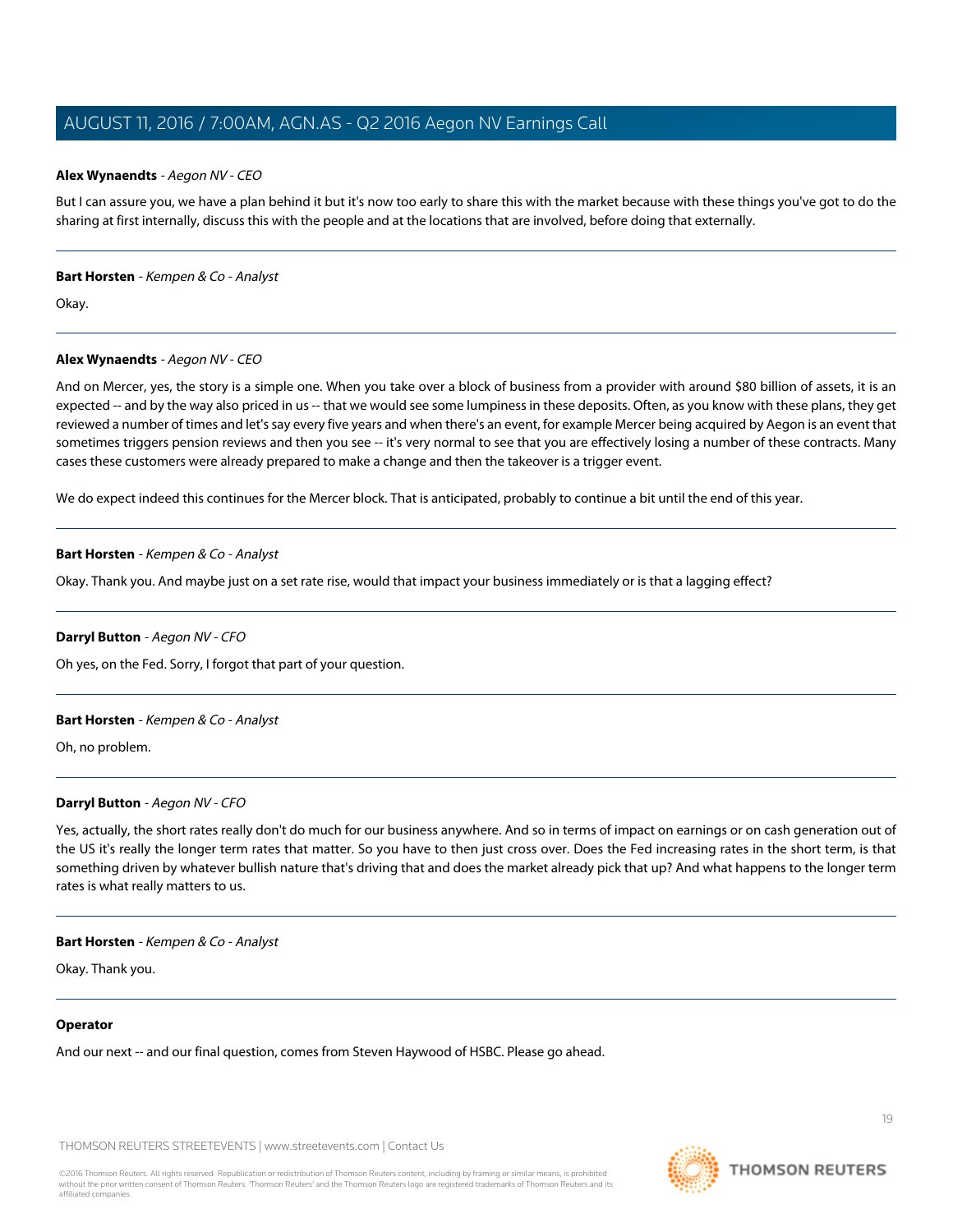# <span id="page-19-0"></span>**Steven Haywood** - HSBC - Analyst

Good morning guys. I think you've previously said about reviewing and disposing your runoff businesses that require interest rates to go up before you achieve any kind of attractive prices. Has this changed? Are prices going to be unattractive now and continue to be unattractive? And will you be able to sell these businesses or review these businesses, should I say, at the unattractive prices?

And then my second question's on your holding cash capital buffer. I just wanted to work through one of the equations, one of the calculations you've done. There's a EUR200 million share buy back in Q2. And then you've paid EUR0.13 per share dividend to around 2 billion shares. Now that's around EUR300 million cost. So I'm just trying to work out why you've only accounted for about EUR400 million negative in your holding company cash capital buffer for the dividend and the share buyback in the second quarter. Thank you.

## **Alex Wynaendts** - Aegon NV - CEO

Let me take the first question. Yes, we did say that for runoff businesses, which, as you know, we would like to dispose of because they're not adding much to our earnings. Well, there is a big amount of capital which is [threatened] there that we would be looking at rates of 2% to 2.5% on the US Treasury.

Now we are looking again at the different options we have and we believe that effectively we could be able to do a transaction that would be attractive for us from an IFRS and a capital position, at lower levels.

I'd like to remind you also here that there's a counterparty risk that we have to take into account because we are not selling a legal entity. We are effectively reinsuring to another entity. And therefore it's a combination of pricing, market conditions and the counterparty risk. It's more complex than purely a pricing.

And just on the holding expenses, which you need to take into account, is that the script has been bought back after the end of the second quarter and if you take that into account your equation should work well.

# **Steven Haywood** - HSBC - Analyst

Okay, so there's an additional bit to come out in the third quarter?

#### **Alex Wynaendts** - Aegon NV - CEO

Yes, correct.

#### **Steven Haywood** - HSBC - Analyst

Excellent. Thank you very much.

# **Alex Wynaendts** - Aegon NV - CEO

Right. I'd like to thank you all for participating on second quarter call and I wish you a great day. Thank you. Bye-bye.

#### **Operator**

Thank you. That will conclude today's conference call. Thank you for your participation ladies and gentlemen, you may now disconnect.

THOMSON REUTERS STREETEVENTS | [www.streetevents.com](http://www.streetevents.com) | [Contact Us](http://www010.streetevents.com/contact.asp)